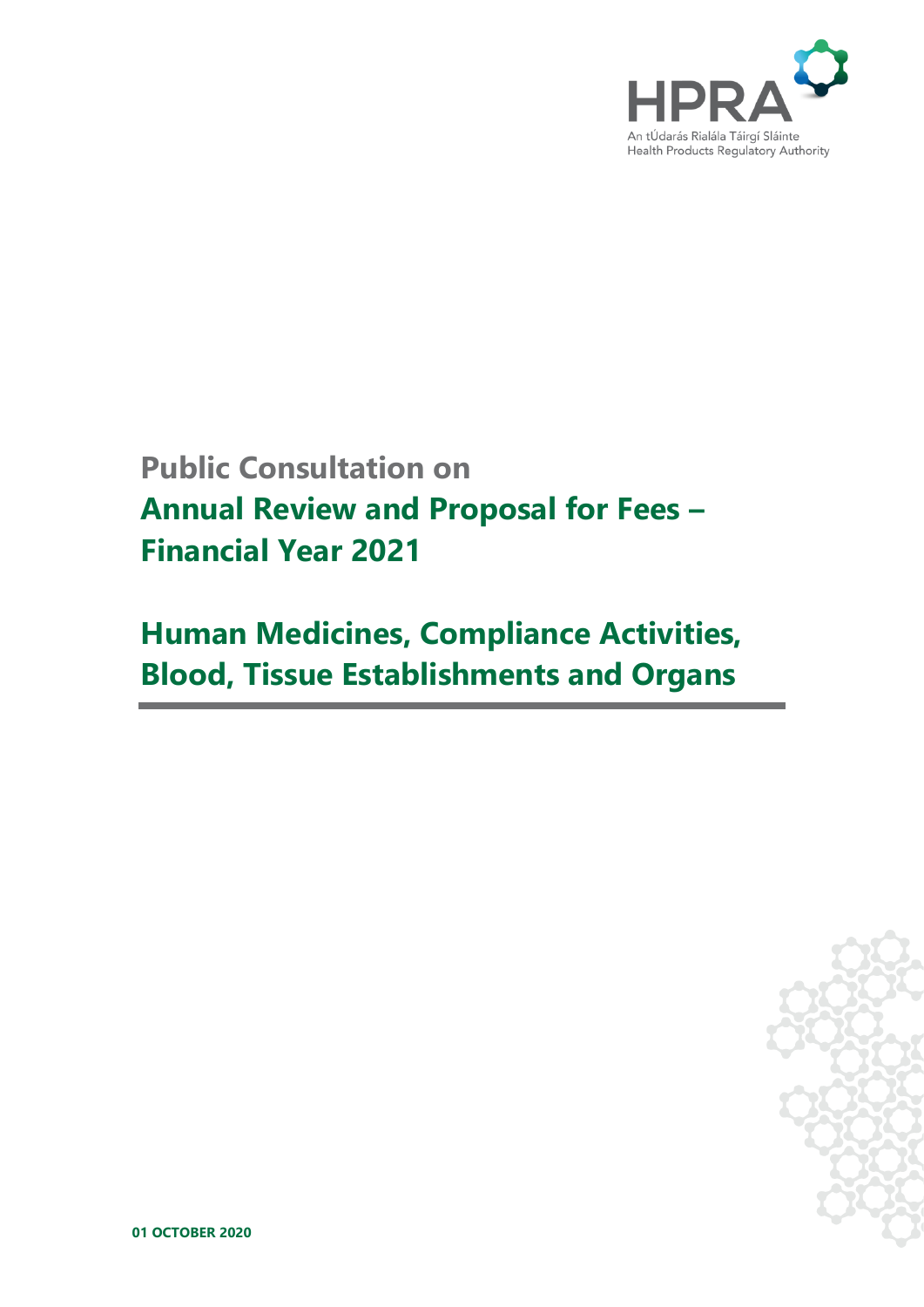## **CONTENTS**

| $\mathbf{1}$                                       | <b>INTRODUCTION</b>                                                    | 3  |
|----------------------------------------------------|------------------------------------------------------------------------|----|
| $\mathcal{P}$                                      | THE OPERATING ENVIRONMENT                                              | 3  |
| 3                                                  | STRATEGIC DIRECTION OF THE HPRA                                        | 5  |
| $\overline{4}$                                     | <b>PROPOSED CHANGES FOR 2021</b>                                       | 6  |
| 5                                                  | <b>PROPOSED FEES</b>                                                   | 7  |
| 6                                                  | DETAILED CHANGES TO FEES                                               | 7  |
| 7                                                  | <b>CONSULTATION</b>                                                    | 9  |
|                                                    | APPENDIX I SERVICE LEVELS - HUMAN PRODUCTS AUTHORISATION, REGISTRATION |    |
|                                                    | AND SAFETY MONITORING                                                  | 10 |
| APPENDIX II SERVICE LEVELS - COMPLIANCE DEPARTMENT |                                                                        |    |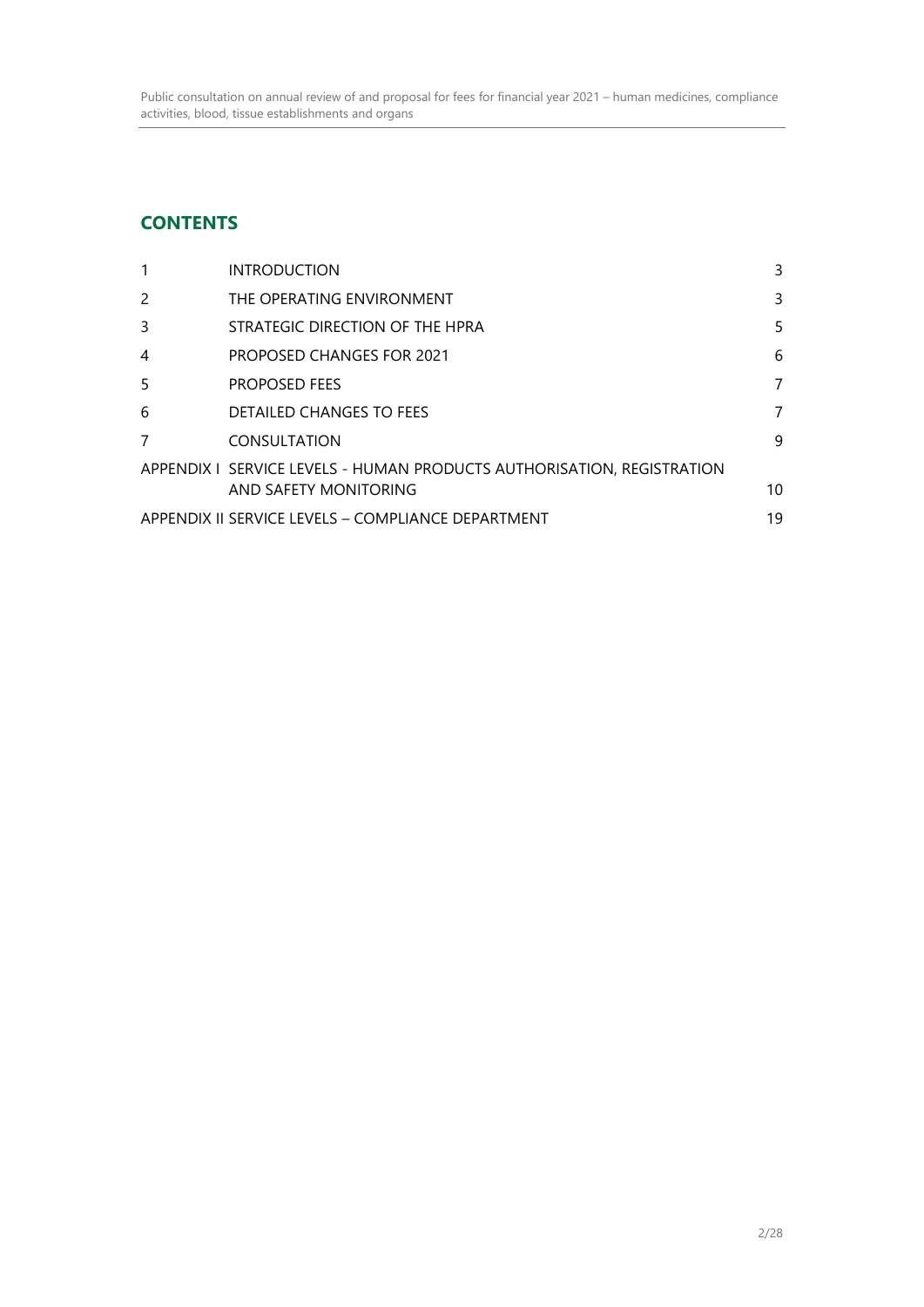## **1 INTRODUCTION**

The Health Products Regulatory Authority (HPRA), since its establishment in 1996, has successfully run its regulation of human medicines authorisation, manufacturer and wholesaler operations without recourse to exchequer funding, and has established sufficient reserves to allow it to fund capital and IT expenditure and deal with unexpected costs as these arise. This is both a requirement under the Irish Medicines Board Act and a stated objective of the Authority<sup>1</sup> of the HPRA. Since 2004, the HPRA has implemented a policy of annual fee reviews following consultation with industry.

As stated in previous consultations, it is a priority for the HPRA to match resources from fee income, with current work volumes and to plan for future activity. The second aim, in respect of fee income, is to provide predictability, stable timelines and ability to fund the cost of the regulatory system that we operate.

To ensure that we manage the business properly, we have agreed to review our fees on an annual basis to reflect changes to our cost base and service levels. This document summarises the outcome of our review of fees and it sets out the current operating environment, the service levels and activities and expected changes in service levels and activities for 2021.

## **2 THE OPERATING ENVIRONMENT**

 $\overline{a}$ 

2020 has been a challenging year for both the HPRA and the industry. As with all companies, the COVID-19 pandemic has resulted in the HPRA adapting to a different way of working and providing a wide variety of support to the Government and Health Services. Brexit has continued to bring considerable uncertainty to the regulatory framework and both industry and the HPRA have expanded their resources in preparation for Brexit. With the exception of inspection activity and related income, regulatory activity has held up well during the COVID-19 crisis.

2019 saw an increase in some regulatory activities related to Brexit, such as transfers and variations. Some of this has continued into 2020 but not at the levels seen previously. In terms of costs, the Haddington road reductions have been re-instated and salaries are subject to general public service pay increases of approximately 2% per annum. General inflation remains low although the COVID-19 crisis has caused uncertainty in relation to costs and income. While the impact of Brexit is unknown, it is becoming clear that regulatory alignment and a free trade agreement are unlikely and 2021 will see the real impact of a hard Brexit.

<sup>1</sup> The term 'Authority' is used to refer to the persons appointed under section 7 of the Irish Medicines Board Act, 1995, and previously referred to as the 'Board' of the IMB.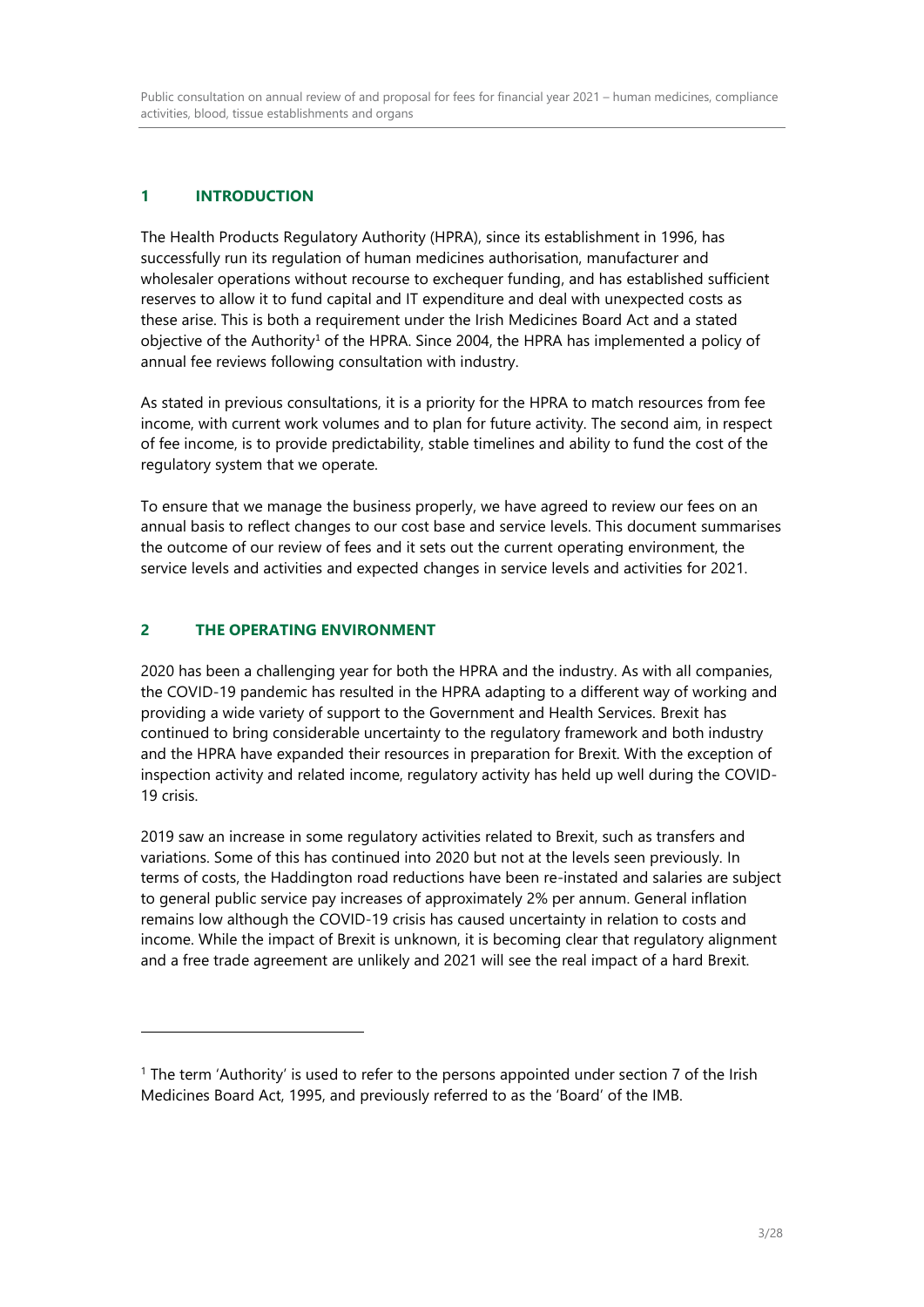Due to increased complexity of regulation and enhanced regulatory and public health offerings, staff numbers continue to increase. As noted above, the biggest impact on activities in 2020 was COVID-19 and Brexit.

COVID-19 has impacted all departments in the HPRA. In 2021 it is hoped that, in addition to more therapeutics, authorised vaccines will be available and administered across the State. This is likely to have a huge impact on our work nationally, with the EMA, International colleagues and the Department of Health. A significant challenge will be developing an appropriate national post-authorisation pharmacovigilance approach in respect of any COVID-19 vaccines.

Since Brexit was announced, the HPRA committed to the industry that we would work with them to minimise the regulatory burden where possible, to progress Brexit related changes in an expedited manner and to actively work with industry to deliver pragmatic solutions, where possible. In addition, we agreed to take over as Reference Member State (RMS) for any product that the UK previously was RMS and where Ireland was a Concerned Member State (CMS). We are happy that we delivered on and continue to deliver on these commitments but it has also had an impact on resources. Of significance to the financial model are products where we have taken over as RMS without a corresponding uplift in income.

As noted previously, since 2019, the HPRA makes an employer contribution in respect of staff employed since 2013, under the single service scheme. This contribution is up to 17% of the payroll cost of those employees. By its nature, it will increase exponentially as all new staff are covered by this obligation and this means that as longer serving employees leave, they are replaced by a more expensive resource. It is appropriate, in common with all pension schemes, that the employer makes a contribution and we have flagged in previous fee consultations the long-term impact of an unfunded pension scheme. This pension liability continues to impact on fees.

A particular area of concern is increased litigation, in the areas of both personal injury and judicial review. An unfortunate result of this is increased costs and resources dedicated to work which delivers nothing under our public health remit.

The impact of new legislation continues to be rolled out across the organisation. The Clinical Trials Regulation will be implemented in 2021/2022, and the EU Medical Device Regulation (MDR) will be implemented in 2021. The regulatory model is becoming increasingly complex, there are more complex medicines and Pharmacovigilance legislation has led to an increase in the number of referrals, and regulatory action arising from the outcome of these referrals.

Public scrutiny and the role of the regulator in relation to medicines has increased in the areas of global supply and shortages, vaccines and vaccine hesitancy, and availability and access to innovative therapies. Compliance activity in relation to third country manufacture is also increasing (although challenging as a result of COVID-19). The HPRA expects staff levels to increase in 2021.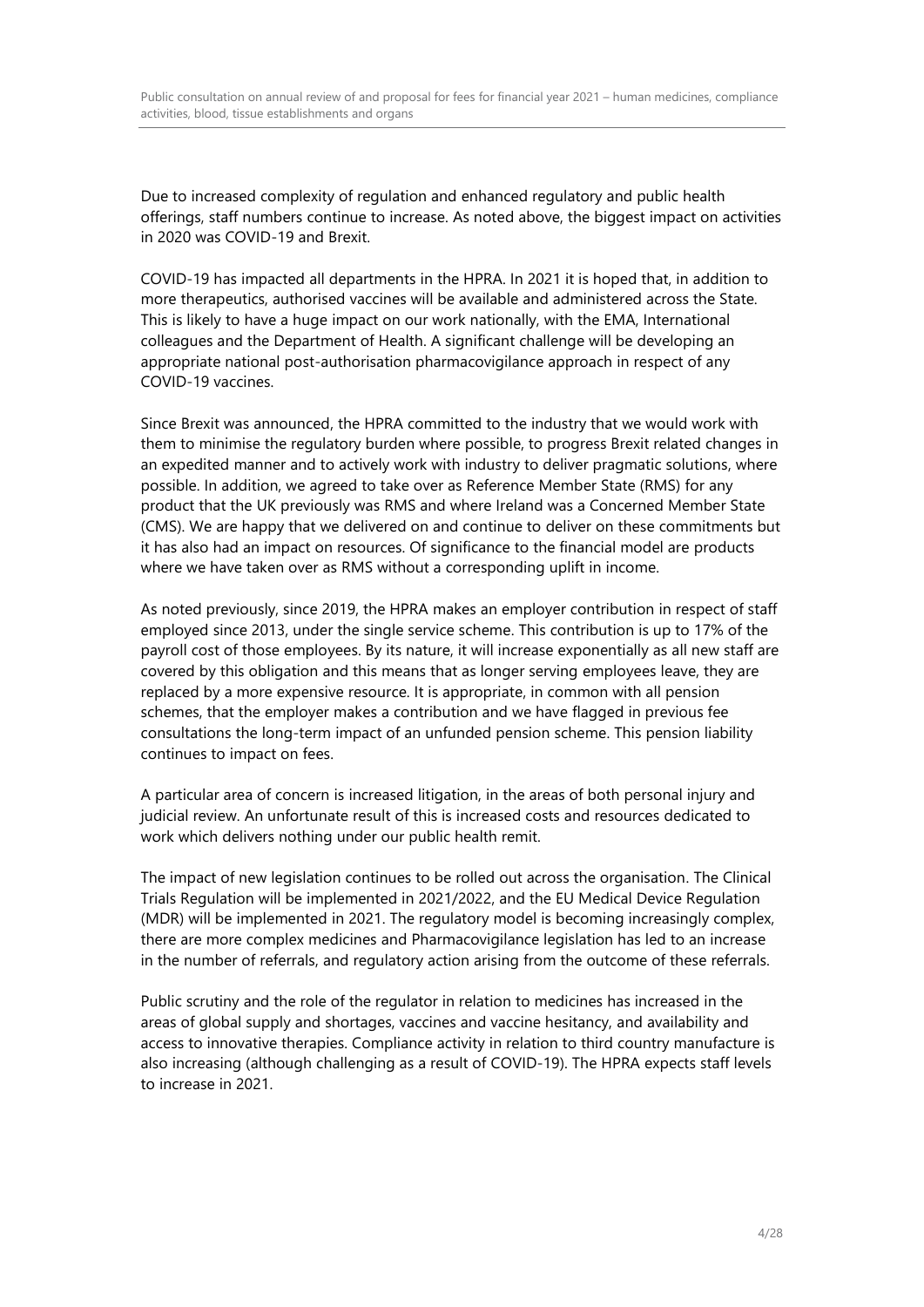## **3 STRATEGIC DIRECTION OF THE HPRA**

The HPRA has commenced the process of developing its new strategy for the period 2021 - 2025. We continue to deliver under our current strategic plan for the years 2016 – 2020, which also aligns with the EMA and HMA joint strategic plan. The high-level strategic goals under the current plan are as follows:

- **Access to medicines** (enhancing regulatory support to patient access to medicines)
- **Better informed users** (providing current information to inform choices and decisions made by patients and their healthcare professional)
- **Optimised regulatory system** (keeping pace with product, manufacturing and supply chain developments)
- **Supporting innovation** (providing regulatory support and advice to research and development centres)
- **Internal capabilities** (ensuring strong internal systems, resource and expertise)

The plan for 2021 to 2025 will be published in Q4 2020. Many of the themes from the previous plan will be reflected in the new strategic plan while incorporating changes to the regulatory environment past and future, identified over the last five years. While this plan is still under consultation, key projects for 2021 will include:

- Managing the public health crisis arising from COVID-19 as it relates to medicines and medical devices
- Enhancing the post-authorisation systems in response to any COVID-19 vaccines
- Managing the impact of Brexit across all our strategic initiatives and in particular with our stakeholders, seeking to minimise the impact of Brexit on 31 December 2020
- Dedicated project and resources to manage medicines shortages from a regulatory view point, incorporating both the impact of COVID-19 and Brexit
- The further development of the innovation office and support for early innovation on a global basis
- Implementation of the IT strategy to ensure longevity and resilience in the system. Including facilitating new ways of working resulting from the COVID-19 pandemic
- European and international projects in pharmacovigilance, crisis management and GMP
- Increasing our regulatory offering both centrally and in the decentralised system
- Implementation of the Clinical Trials Directive
- Implementation of the Medical Devices and IVD regulations

All the above initiatives will provide real and tangible benefits to our stakeholders.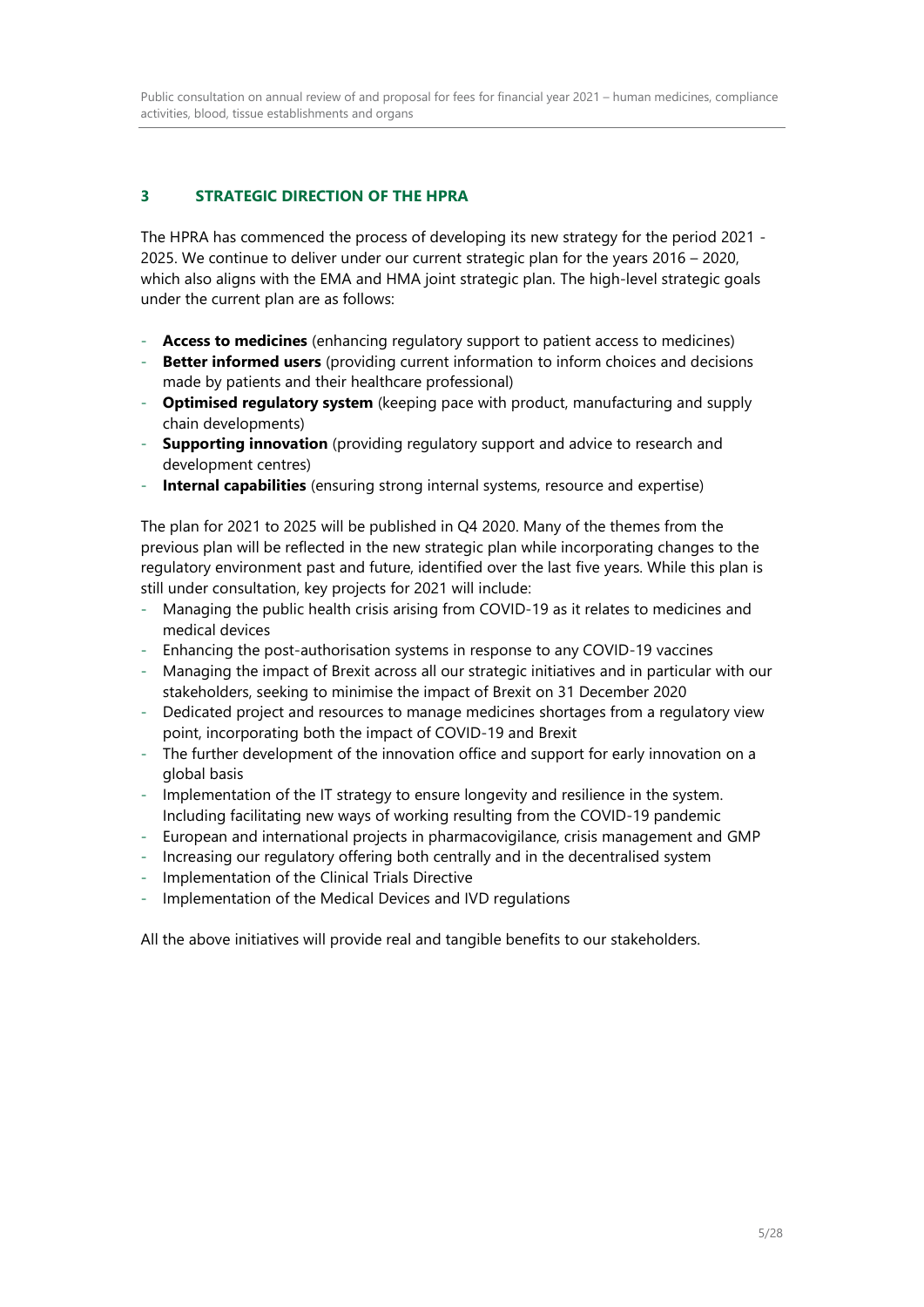## **4 PROPOSED CHANGES FOR 2021**

The HPRA is operating in a challenging environment, particularly in light of COVID-19 and Brexit. As outlined above, we are committed proactively to supporting public health in relation to COVID-19, to support the industry and to manage its regulatory obligations in Europe following the still yet unknown outcome of the EU-UK Brexit negotiations.

Overall income and costs have performed well in 2020. Income has remained steady across a number of categories despite the impact of COVID-19, although the time line for regulatory submissions is such, that much of the income to date relates to work that would have been substantially progressed pre COVID-19. The longer-term impact of COVID-19 on the business is unclear and while we recognise that in a health crisis, there is an increased demand for certain medicines, this was not the case across the board. We expect that the effective shutdown of countries at the early stage of COVID-19 may have an impact on regulatory submissions downstream.

Brexit has also continued to have a positive impact on income as companies continued to make Brexit related regulatory submissions in 2020. This income will be depleted in 2021 and there will be fee income issues related to products that have failed to make the necessary regulatory changes. In addition, the commercial impact of Brexit on the industry has not yet happened and as such, the impact on regulatory activity and fees is unknown.

Costs as a result of COVID-19 have not behaved as expected in 2020. The HPRA offices have been closed for five months and consequently, many consumables related to a large office building have significantly reduced. Other costs such as travel, training and meetings have also significantly reduced as meetings were cancelled or delivered virtually. Predicted staffing levels are also below expected levels as recruitment was put on hold. While recruitment has recommenced, it is a challenging process and it will take some time to achieve optimal staffing levels.

Despite the positive impact on costs arising from Covid, payroll which is up to 82% of total costs continues to increase, with further increases expected in 2021 for the following reasons:

- The impact of the new Public Service Pay increases will result in pay awards of approximately 2%
- HPRA receives no funding for pensioners under the local government superannuation scheme (LGSS). Previously as a 'young' agency, this did not affect the HPRA significantly, but we have seen significant increases in pension costs in the last two years and it now accounts for 4% of payroll.
- Brexit: While the final shape of Brexit is still unknown, it is likely that managing the aftermath of Brexit will still be a significant workload for the HPRA. A longer-term effect will be our commitment to taking over a significant amount of work previously carried out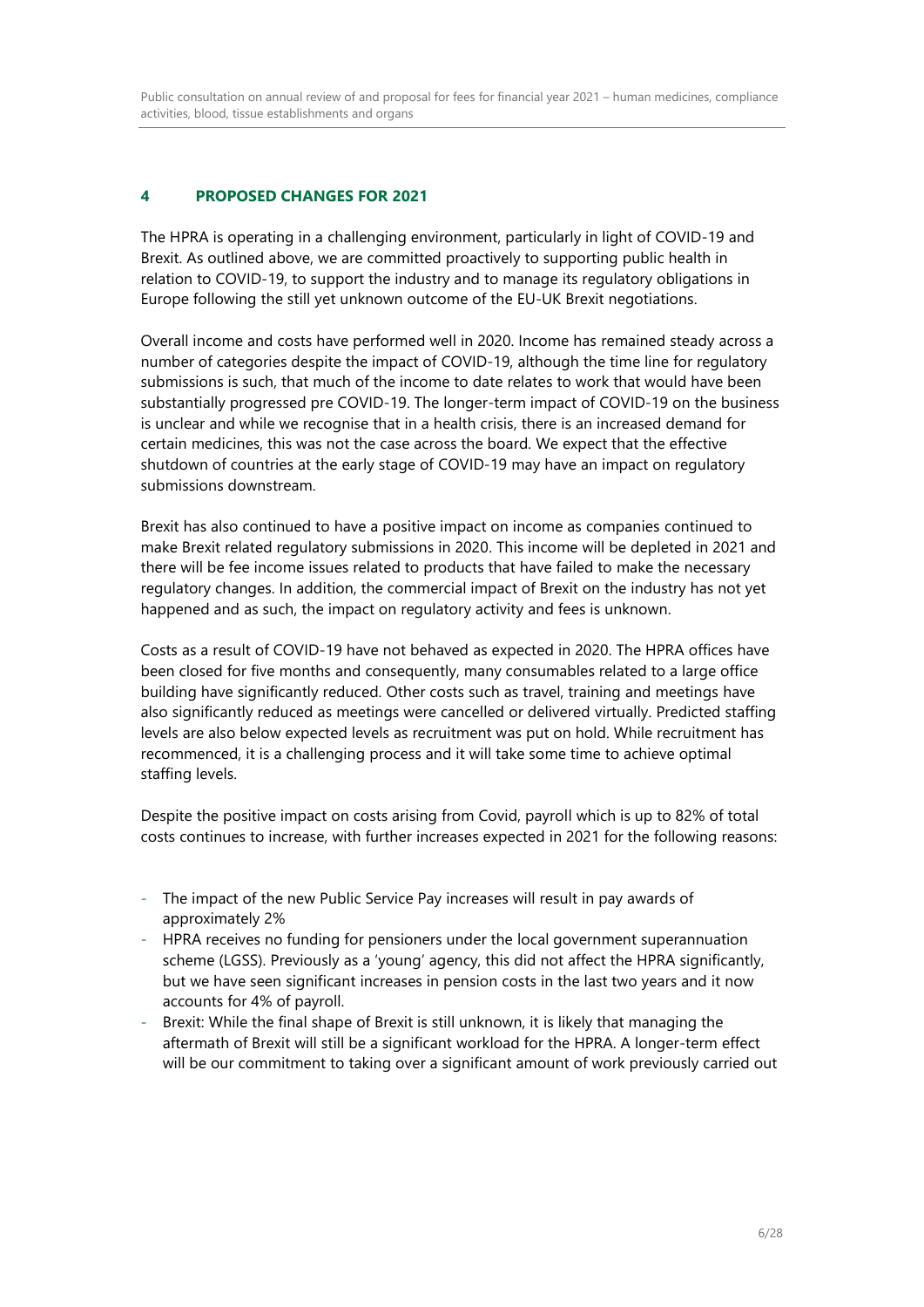by the UK. This will affect the mix of work HPRA undertakes with a much greater emphasis on outgoing work.

The HPRA expects that 2021 will be very challenging for the reasons outlined above and that income levels may be challenged by COVID-19 and Brexit while payroll costs increase. However, in recognition of the income and cost levels of 2020, we propose a general fee freeze for 2021. This freeze will be subject to some amendments arising from submissions or changing circumstances in the preceding 12 months.

## *General fee proposal*

- No general fee increase

#### *Human Medicines Fees*

- Amendment of the outgoing MRP supplement where the outgoing MRP is applied for within six months of the national procedure ending to twelve months of the national procedure ending.
- Alignment of the fees for classification requests between Human Medicines and Medical Devices

## *Compliance Fees*

- Application of the inspection fees to trainee inspectors for productive inspection time

## **4.1 Risks and uncertainties in relation to the fee model**

The fee proposal outlined above is based on the volumes and patterns of submissions seen in the first seven months of 2020. The nature of regulatory income is that it is dictated by industry activity, which can change significantly over a period of time. In addition, the uncertainty from Brexit and COVID-19 means that forecasting is extremely difficult and subject to change.

As with previous years, the HPRA commits to review the proposed fees during the planning cycle in 2021 and further amend the fees and fee structure, if required, for 2022.

#### **5 PROPOSED FEES**

As outlined above there will be a freeze on fees for the year 2021.

## **6 DETAILED CHANGES TO FEES**

#### **6.1 General change to fees**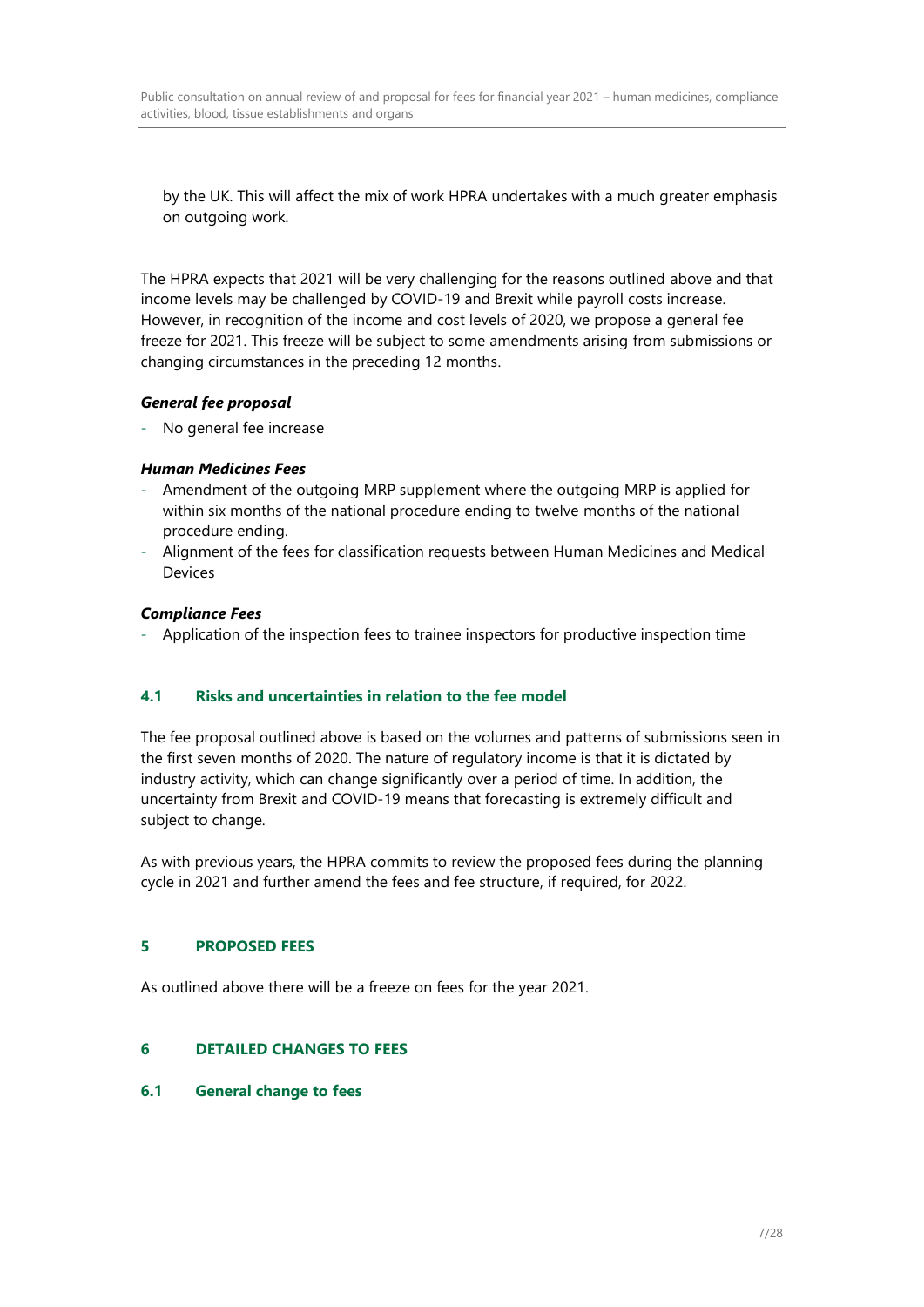It is proposed that there will be a freeze on fees for the year 2021.

#### **6.2 Other proposed adjustments to fees - Human Medicines**

#### 6.2.1 New Applications

It is proposed to amend the outgoing MRP supplement where the outgoing MRP is applied for within six months of the national procedure ending to 12 months of the national procedure ending in order to bring the fees in line with the Decentralised outgoing fees for new products.

#### 6.2.2 Classifications

It is proposed to introduce a new complex classification request fee that relates to novel products or products that incorporate elements from different regulatory frameworks. It is also proposed to remove the reduced fee relating to the submission of other products at the same time.

| <b>Classification Requests</b>                                                | <b>Current Fee</b> | <b>Proposed Fee</b> |
|-------------------------------------------------------------------------------|--------------------|---------------------|
| Borderline Products - Classification Request                                  | €280               | €280                |
| Borderline Products – Classification Request – other<br>products at same time | €225               | €0                  |
| Complex classification request                                                | €0                 | €1,020              |
| Borderline Products – Appeal to a Classification                              | €280               | €280                |

#### **6.3 Other Proposed adjustments to fees – Compliance activities**

#### 6.3.1 Fee for inspectors undergoing accreditation

It is proposed to charge the current inspection fees for trainee inspections for productive inspection time.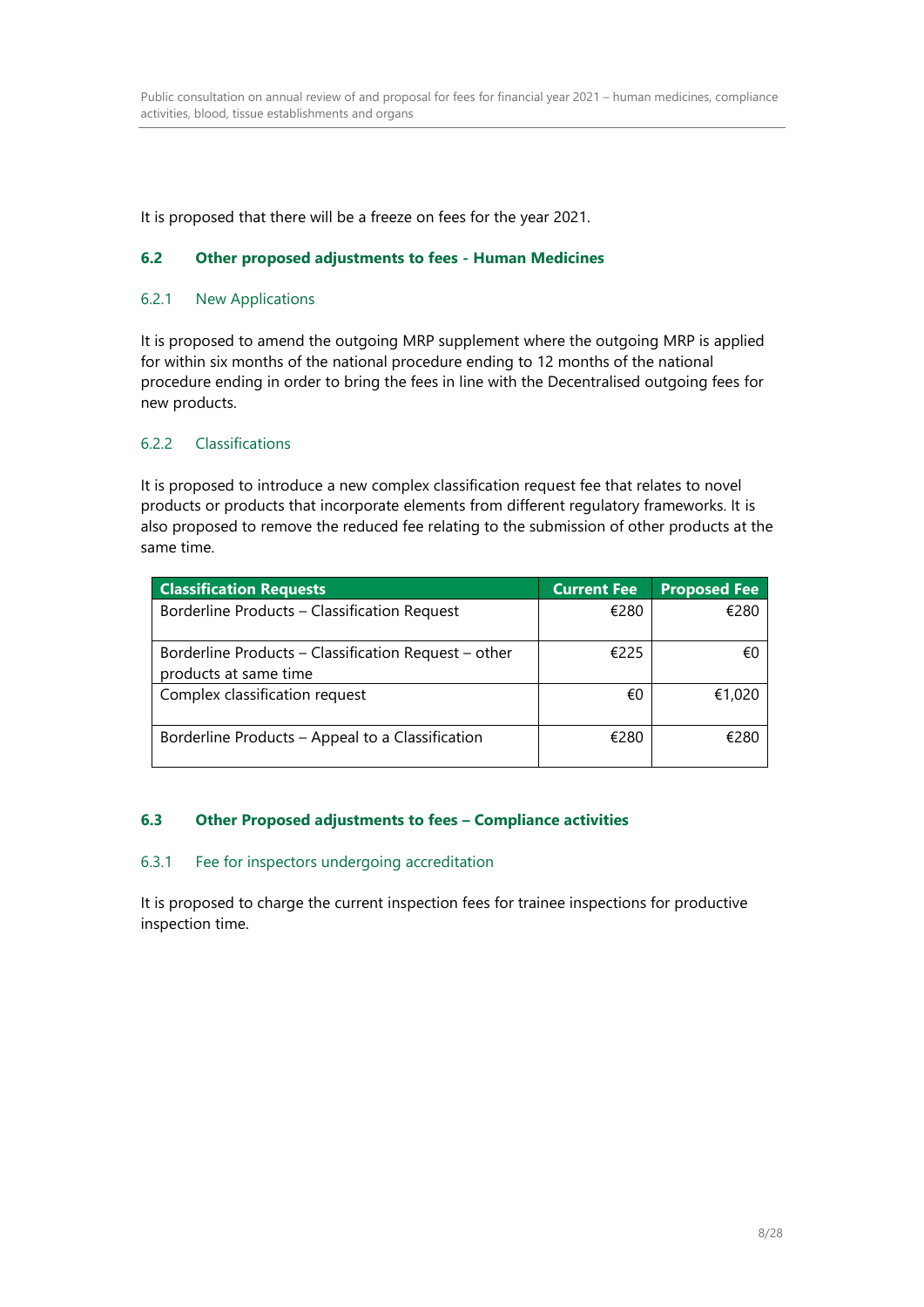## **7 CONSULTATION**

The HPRA welcomes comments on these proposals and invites respondents to comment.

**Contributions to the consultation** on these proposals may be provided to the HPRA by 31 October 2020. Contributions should be sent by email to [feesconsultation@hpra.ie.](mailto:feesconsultation@hpra.ie)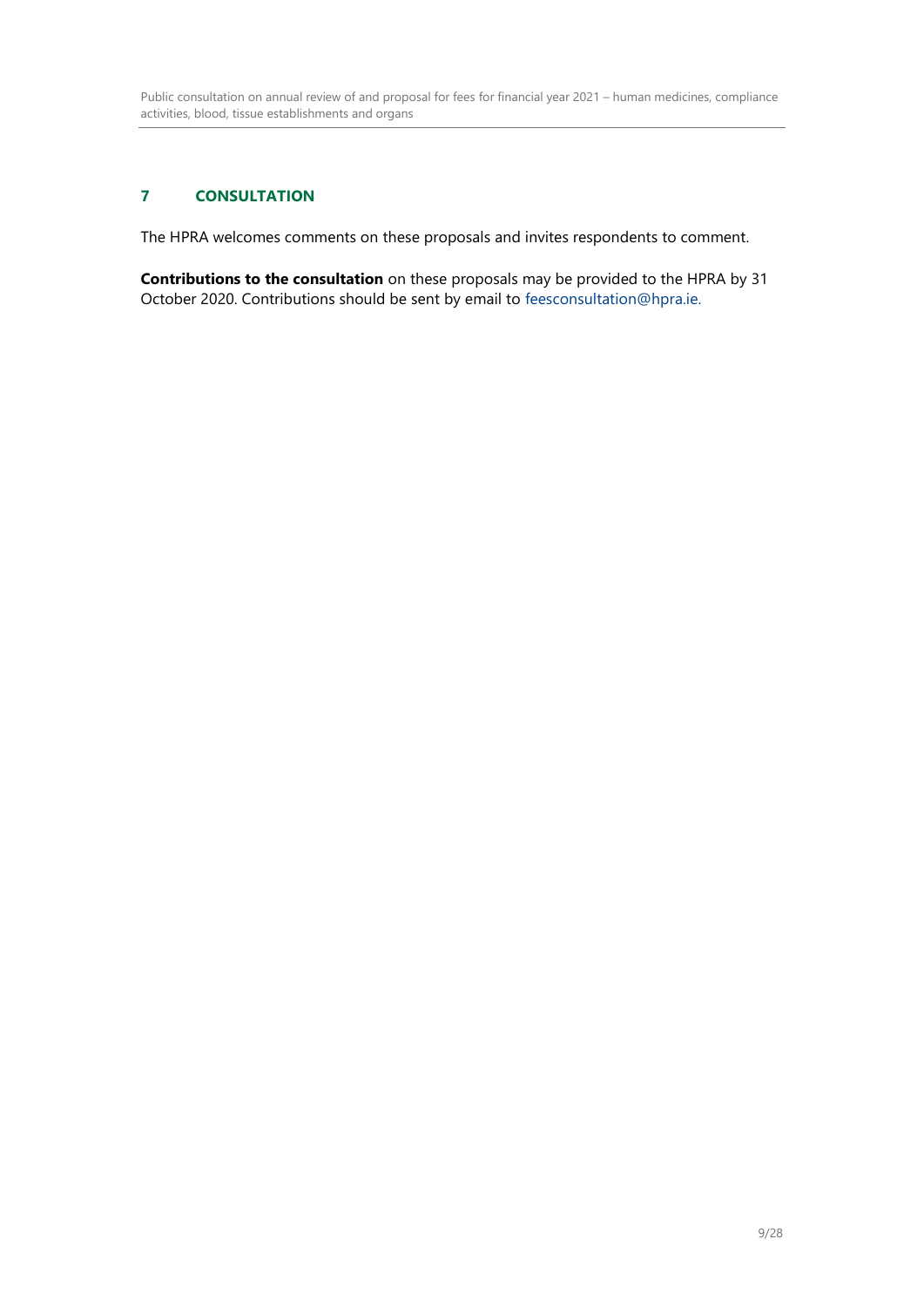## **APPENDIX I SERVICE LEVELS - HUMAN PRODUCTS AUTHORISATION, REGISTRATION AND SAFETY MONITORING**

The most significant projects undertaken by the HPRA in the last number of years were driven by the requirement to maintain and further improve patient safety and service levels to industry.

These projects include in summary:

- Readiness to operate as Reference Member State for MR/DCP procedures for both new procedures and those transferring as a result of Brexit related activity.
- A national scientific advice procedure was introduced in 2016. This is to assist applicants in the development of new or existing human medicinal products by taking into account the current knowledge of a given condition, targeted patient population, existing treatment modalities and specificities of the product being developed.
- Progress has been made in the development of a new HPRA workflow system. Following some reduction in output upon implementation, the organisation has returned to and is exceeding previous levels. Our focus is on improving our current workflow technology to ensure ongoing delivery of benefits to the organisation in the tracking and managing of workloads. Further development of capabilities in using key performance indicators to allow for more effective monitoring of timelines will improve utilisation of resources and drive further efficiencies.
- Introduction of online reporting for adverse reaction and quality defects, accessible to patients, health care professionals and industry.
- Significant system upgrade to the adverse reactions database needed to meet the revised electronic reporting requirements standard (E2B R3 revision).
- Substantial increases in adverse reaction reporting following the introduction of centralised reporting requirements in November 2017, with additional complexities associated with reporting through the EudraVigilance system impacting on workload and interactions to support case processing and data quality.
- Continued customer-focused approach.
- The work on the development of interchangeable medicines to support generic substitution by pharmacists in line with the Health (Pricing and Supply of Medical Goods) Act 2013, has progressed well. Of the 71 priority substances identified by the Minister for Health or the HSE for inclusion, 70 are now incorporated into the list. The remaining one is being assessed. The development of the interchangeable list will continue as a routine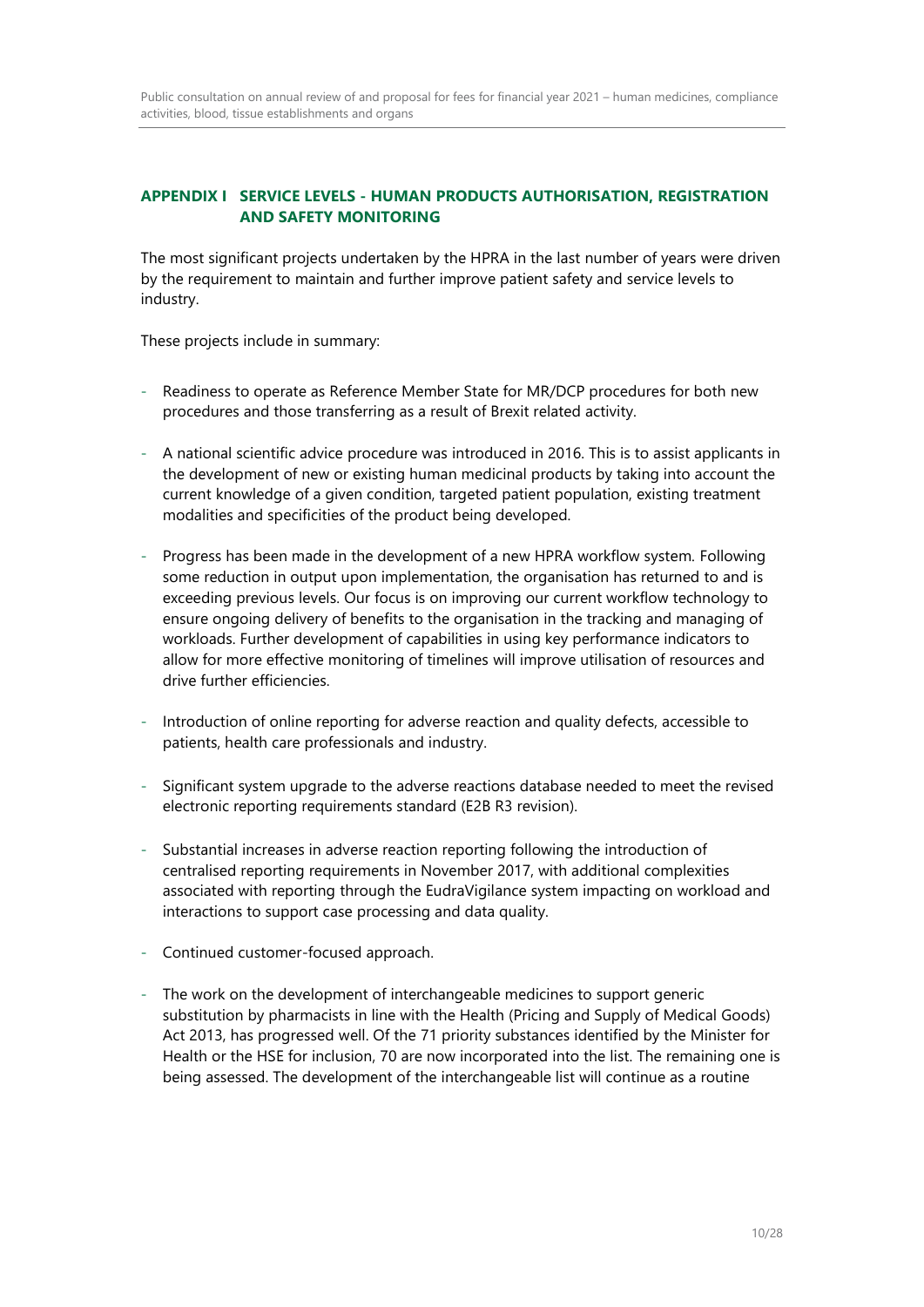component of our assessment work, whereby industry can proactively make applications to have their product incorporated on to the list; we will also continue to work to include further substances as may be requested by the Minister for Health or the HSE. Further efficiencies will be introduced during 2020-2021 to allow marketing authorisation holders, where appropriate, to incorporate an application for inclusion in a group on the list as part of their marketing authorisation application.

- Focus on the continued provision of guidance and support to industry stakeholders in areas undergoing evolving regulatory development, including:
	- o the new requirements of the Clinical Trials Regulation
	- $\circ$  the new requirements of the Medical Devices Regulations
	- o the registration of traditional herbal medicinal products
- Continued progression of a public health initiative focused on providing important online information about all medicines licensed by the HPRA. This includes maintaining publication of the summary of product characteristics document, patient information leaflets, ATC codes, interchangeable lists and the legal classification status of all human medicines on the HPRA website [\(www.hpra.ie\)](http://www.hpra.ie/). Since December 2015, all educational materials are published on the website.
- A proactive approach to switching is ongoing. Following a review of policies in this area, and after liaison with the Department of Health, the HSE Health and Wellbeing Directorate and healthcare professionals, the HPRA has taken a proactive approach to the reclassification of medicines since 2014. This has included the publication of a list of active substances currently classified as prescription-only medicines which the HPRA considers could be safely switched from prescription-only medicine to over the counter (OTC) pharmacy sale (not subject to medical prescription). The response from the marketing authorisation holders to this initiative has been disappointing, commercial reasons cited most often. The HPRA continues to engage directly with the industry to establish their interest in submitting applications for the reclassification of prescription medicines and reclassification of medicines currently available for sale through pharmacies, to make these available, where it is considered safe to do so, in general retail outlets. The HPRA is open to discussing innovative switches.
- Raising awareness of the regulation of medicines and important safety considerations via publications and contributions to undergraduate programmes in the medical and paramedical fields.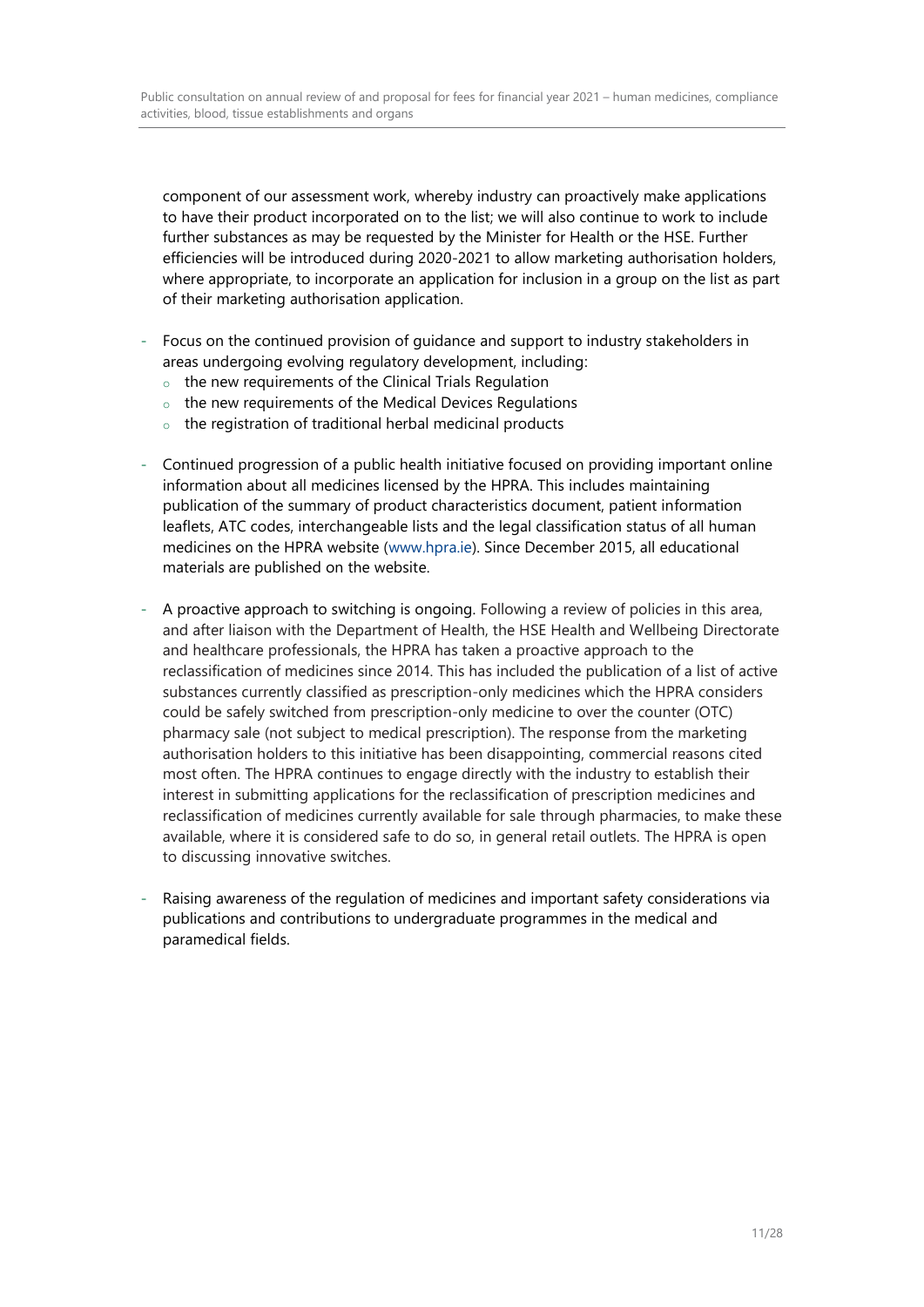

## The following graphs outline the output across all application types up to the end of 2019.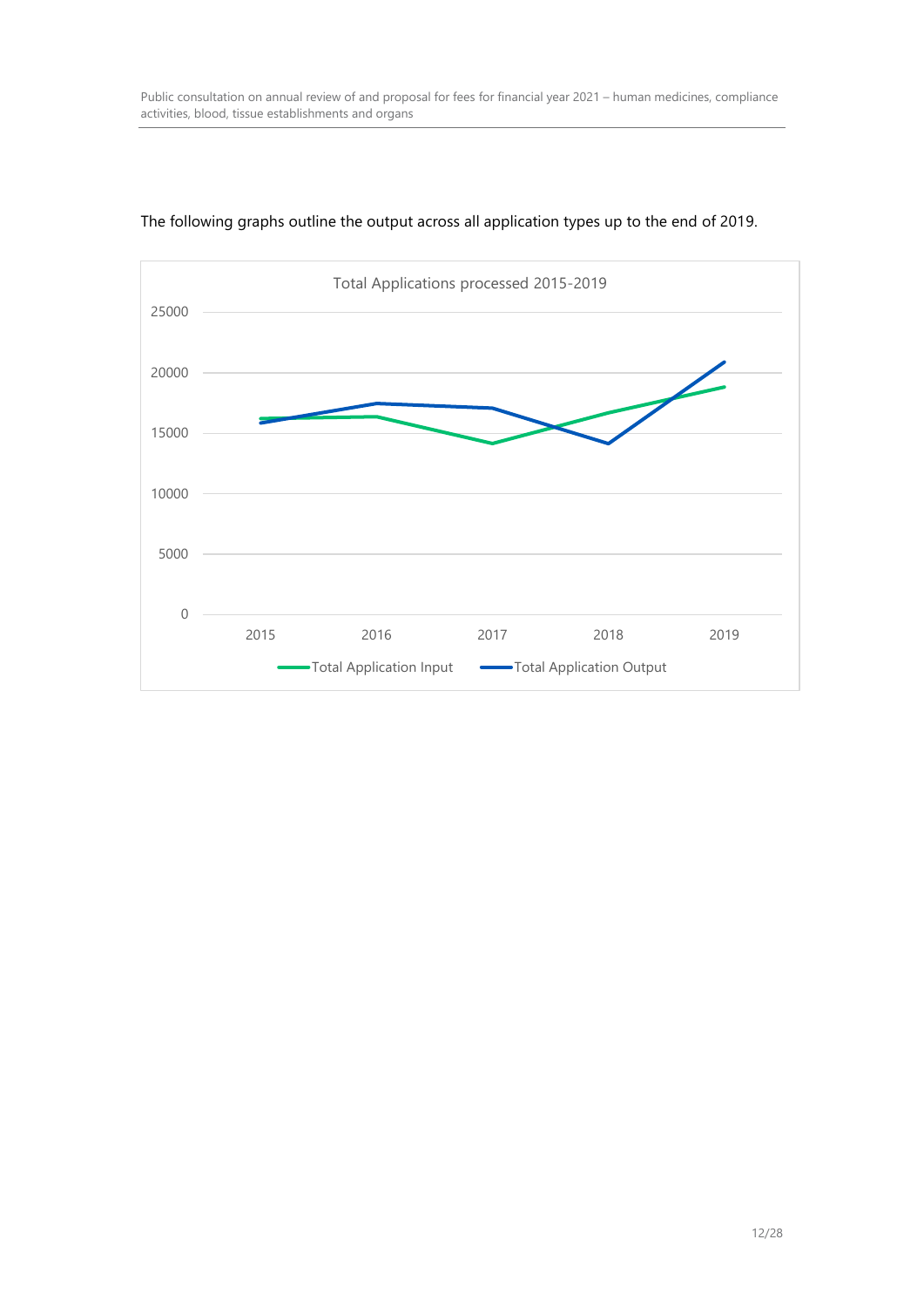



13/28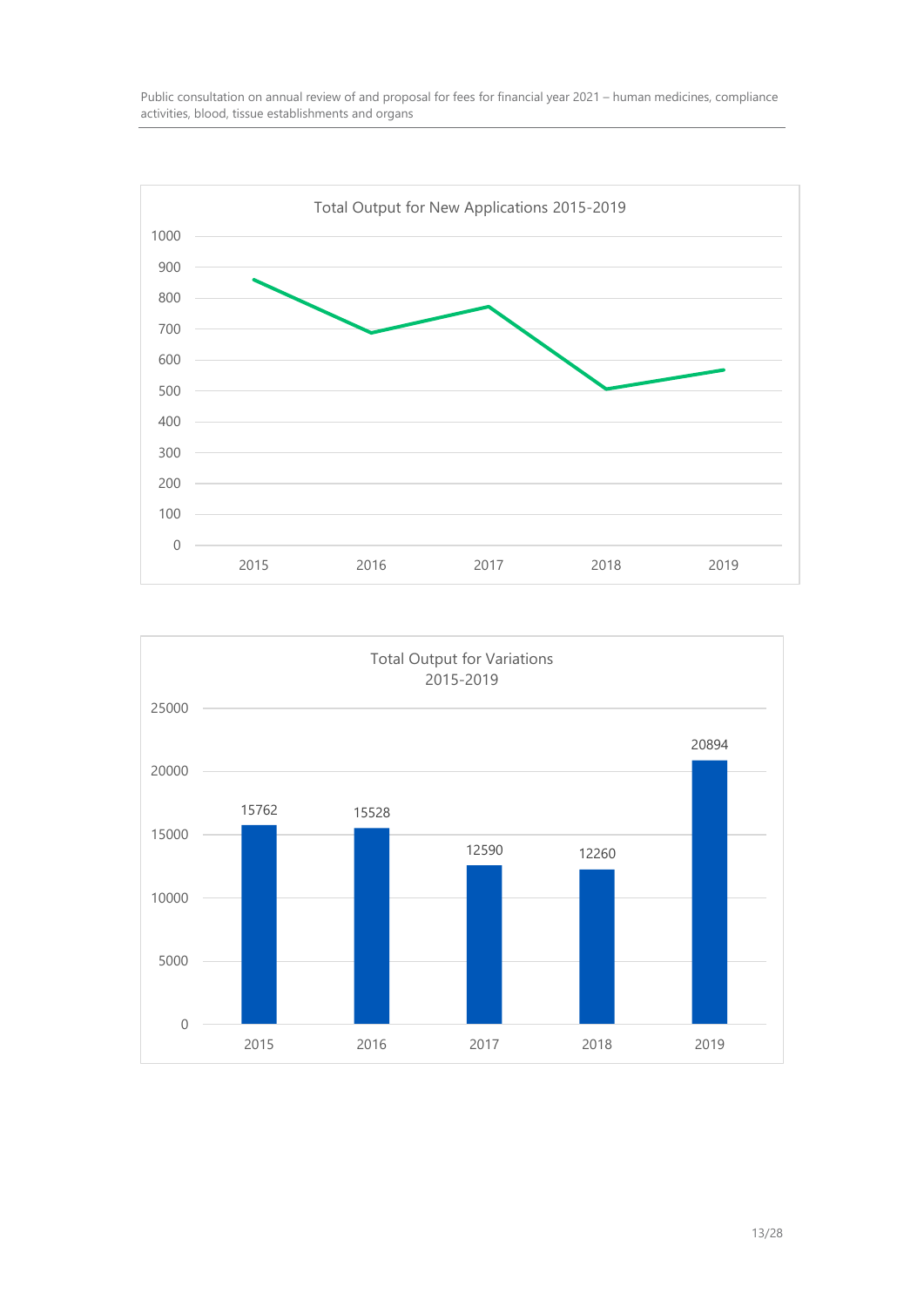

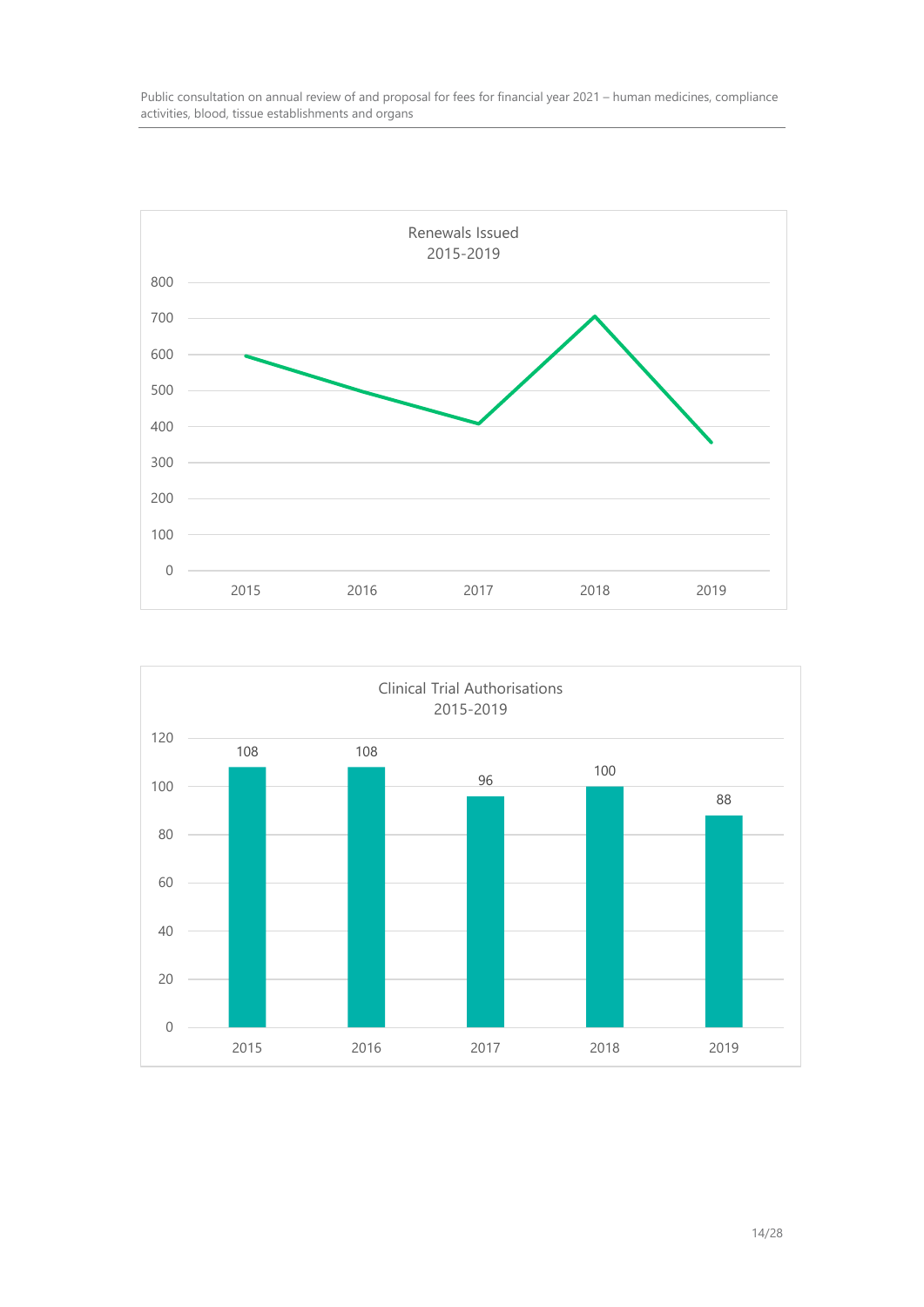

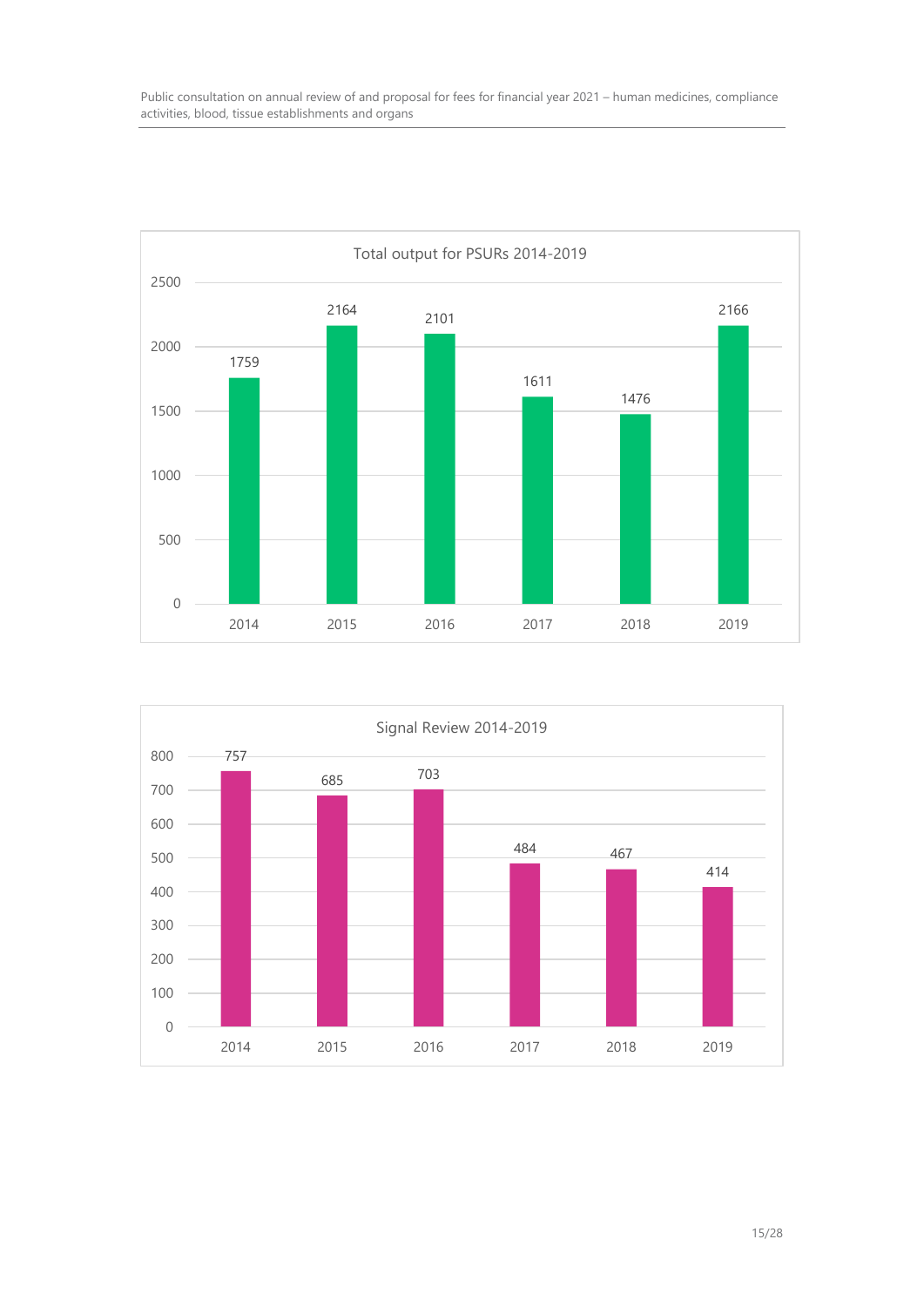

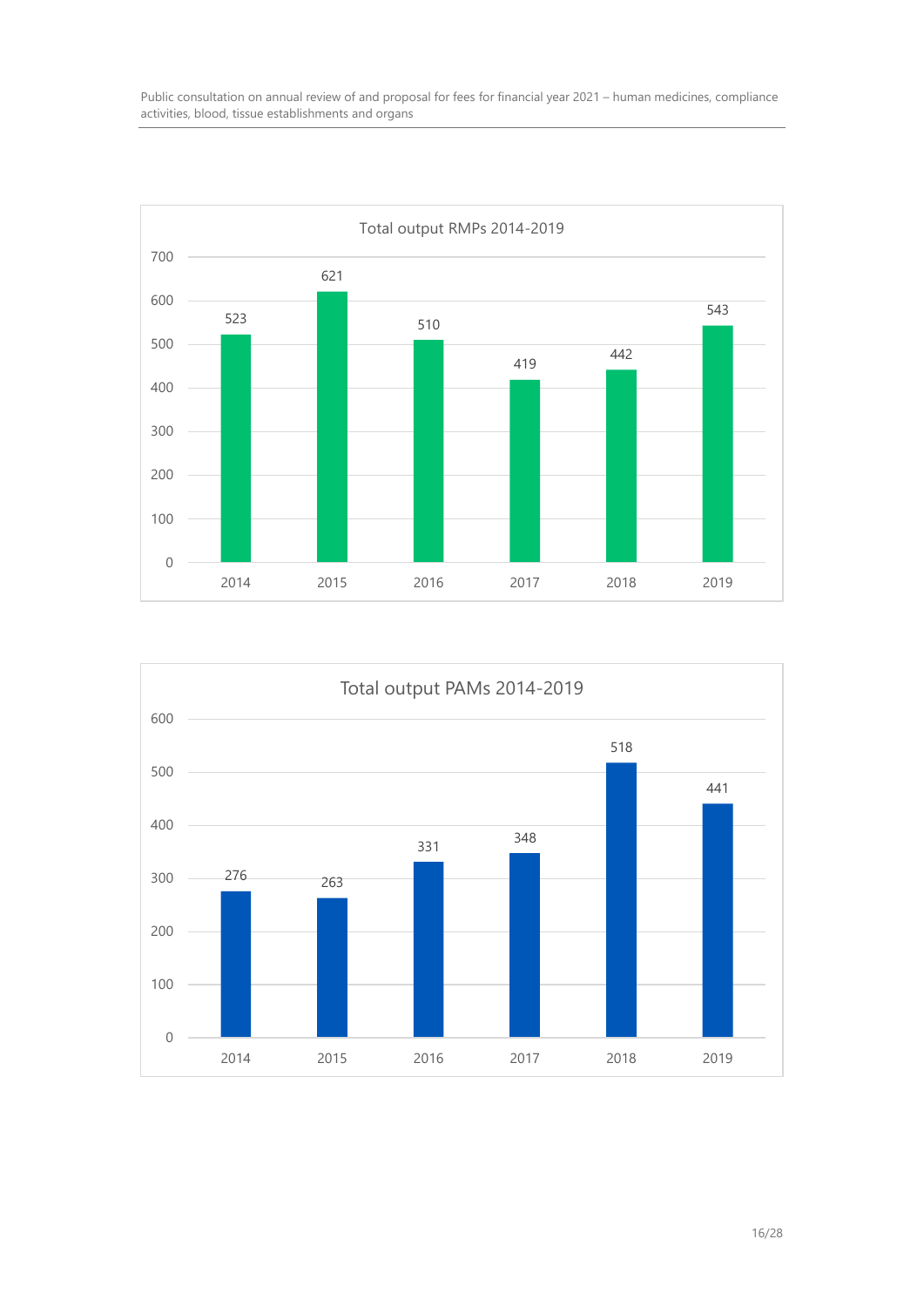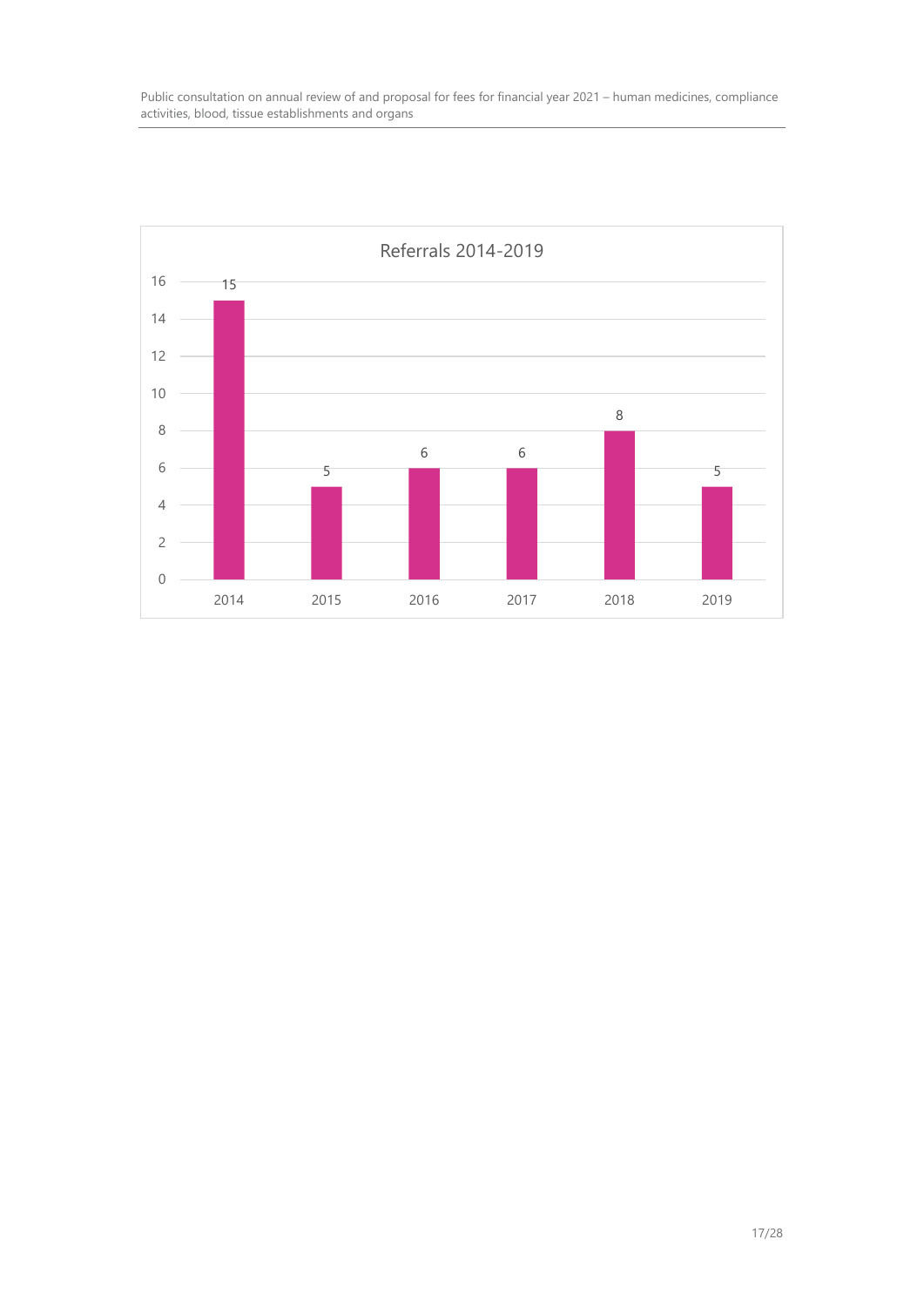

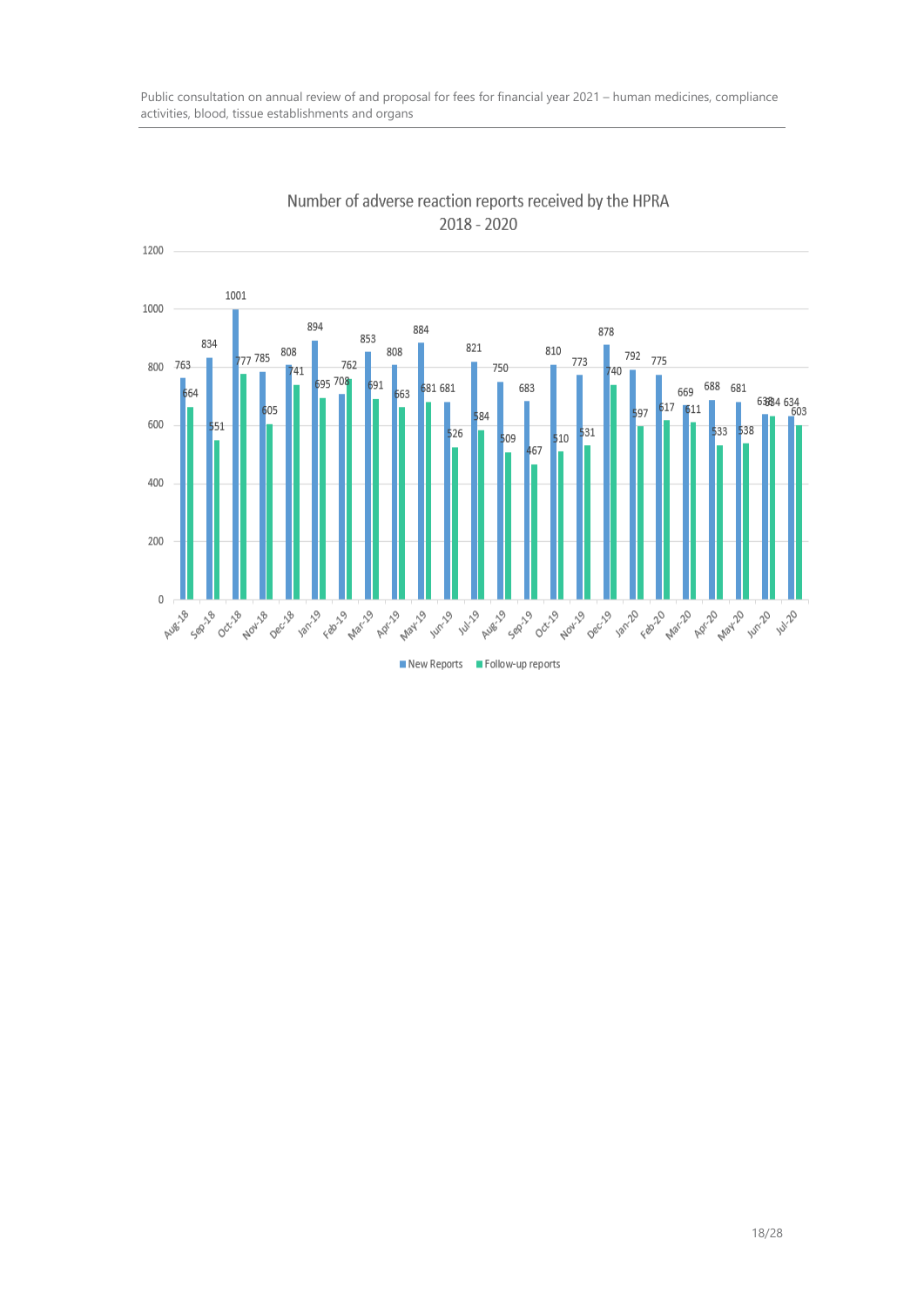## **APPENDIX II SERVICE LEVELS – COMPLIANCE DEPARTMENT**

#### **Compliance Department General Activities**

Initiatives undertaken/further developed in 2019/2020 included:

- Preparations for Brexit, in conjunction with other departments across the organisation, have included:
	- $\circ$  Continued engagement with stakeholders with the primary purpose of maintaining supplies of health products through and beyond Brexit.
	- $\circ$  Meetings continued with stakeholder companies in order to discuss their Brexit related plans and to clarify issues arising. Such meetings and liaison will continue to be an important focus.
	- $\circ$  Regular liaison with key wholesalers to clarify ongoing stock levels of medicines, plans for replenishment, identify any particular difficulties in the supply chain and, if necessary, to assist in remediating those.
	- $\circ$  Meetings with industry representative bodies, and attendance at workshops organised by some of those bodies, in order to consider and clarify Brexit related questions.
	- $\circ$  Advising potential applicants for authorisations and licences of the requirements and processing of a number of new applications.
	- $\circ$  Provision of support to the Departments of Health and Agriculture, Food and the Marine, including participation in regular meetings of the Brexit Operations Group and the Brexit Medicines Review Group, both convened by the Department of Health.
	- $\circ$  Liaison with other agencies, including the Health Service Executive and Revenue's Customs Service, on issues of mutual interest.
- In the year since July 2019 when the EU US mutual recognition agreement (MRA) on GMP inspection became fully operational, the HPRA has responded to a significant number of requests from the US Food and Drug Administration (FDA) for inspection reports relating to manufacturing sites in Ireland that are supplying human medicines into the US. This has led to a considerable reduction in the number of FDA inspections of Irish manufacturing facilities. In relation to importation of human medicines manufactured in the USA, the requirement for retesting of each batch on importation to the European Economic Area has been removed by virtue of the MRA becoming operational.
- Continued development of a workflow database for compliance case management to improve efficiency in processing of authorisations/licences/registrations, organisation and follow-up of inspections, quality defects and recall management and other compliance monitoring cases.
- Continued provision of support to the Department of Health on the implementation of national legislation aimed at preventing the entry of falsified medicines into the legal supply chain – implementation of Directive 2011/62/EU ('Falsified Medicines Directive' (FMD)).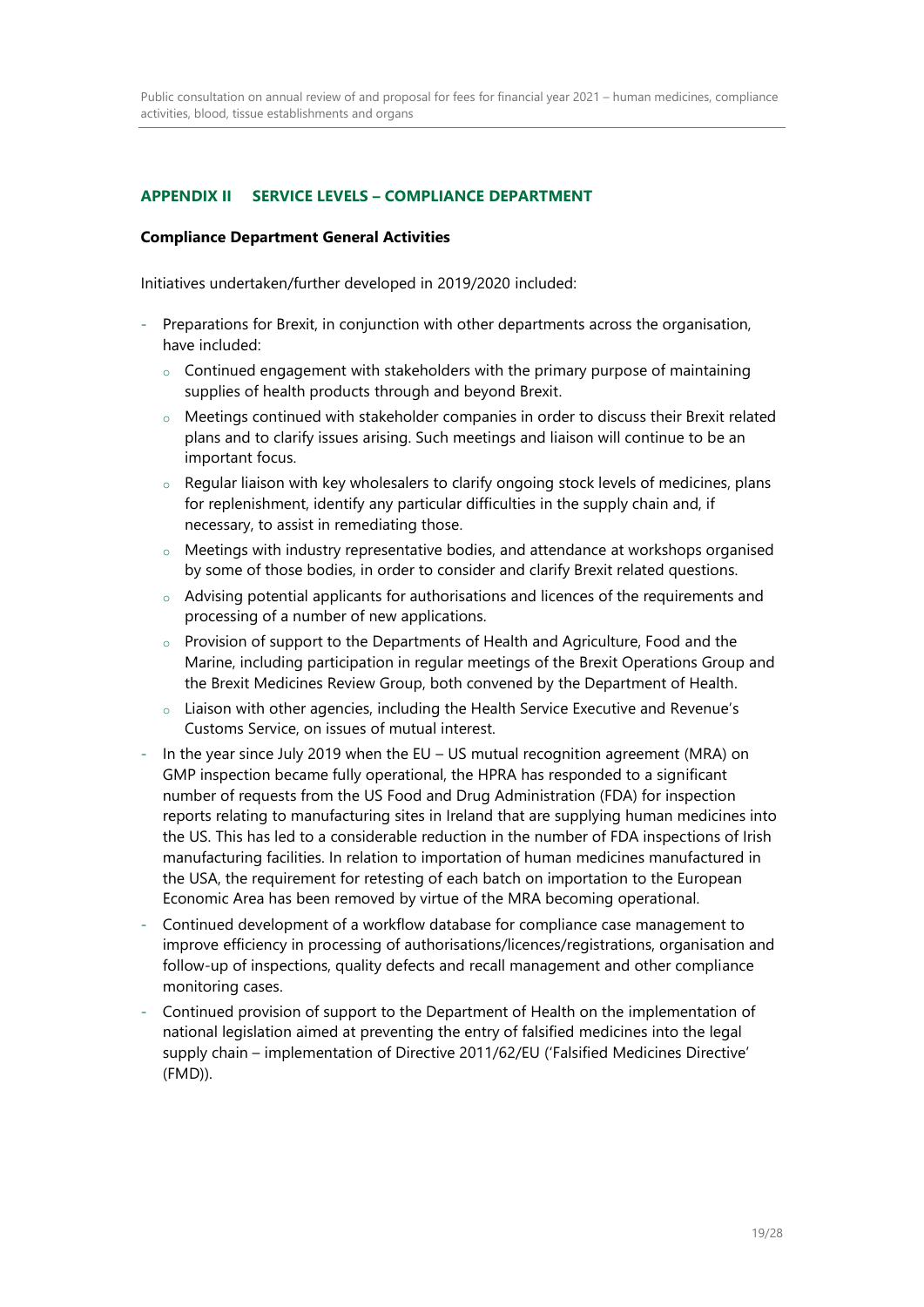- Under the FMD, annual updates to registrations of manufacturers, importers and distributors of active substances and brokers of medicines for human use were processed during 2019 and 2020.
- Also under the FMD, HPRA staff continued to participate in an expert group on safety features convened by the European Commission. A Commission Delegated Regulation, which sets out the requirements around safety features on the majority of prescription medicines for human use, was implemented by relevant marketing authorisation holders (MAHs) and manufacturers on 09 February 2019. In relation to this, the HPRA has liaised closely with MAHs, manufacturers, wholesale and retail stakeholders which have come together as the Irish Medicines Verification Organisation (IMVO) to implement the so called 'stakeholder model'. This has included the development of a national database (repository) for batches of human medicines bearing safety features that are placed on the Irish market and a system for authentication of packs at various points in the supply chain, principally at point of dispensing. The purpose is to guard against falsified medicines reaching patients.

While not part of the governance structure of the IMVO, we continue to liaise closely with it. We have an oversight role in relation to the repository and have taken on the role of lead of the EU working group on supervision of the repositories. In this capacity we chair teleconferences and produce inspection procedures and aides memoire. We also participate in a National Implementation Group, convened by the Department of Health, and including other key stakeholders. Implementation of authentication was not straightforward and, accordingly, was approached in a 'use and learn' mode. Gradual transition to full implementation, as per the Delegated Regulation, had commenced during the first quarter of 2020 but had to be postponed due to the advent of the Covid-19 pandemic. It is envisaged that this transition will be resumed in the latter part of 2020

- Continued upload of post-inspection good distribution practice (GDP) certificates to the EudraGMDP database. All existing Wholesale Distribution Authorisations (WDAs) had already been uploaded to the database and upload of new or varied WDAs continued.
- Continued upload of Manufacturers'/Importers' Authorisations (MIAs) and post inspection good manufacturing practice (GMP) certificates to the EudraGMDP database.
- The Veterinary Regulation, 2019/6, is due for implementation in January 2022. Work is ongoing with colleagues from the Veterinary Sciences department, the legal section and the Department of Agriculture Food and the Marine with a view to ensuring smooth implementation.
- Provision of support to the Department of Health on the transposition and implementation of national legislation on quality and safety of human tissues and cells regarding the single European code (Commission Directive (EU) 2015/565 amending Directive 2006/86/EC) and importation requirements (Commission Directive (EU) 2015/566 implementing Directive 2004/23/EC as regards the procedures for verifying the equivalent standards of quality and safety of imported tissues and cells)
- Continued support to the Department of Health on the implementation of national legislation regarding quality and safety of human organs intended for transplantation – Directive 2010/53/EC. This included monitoring of authorised procurement and transplant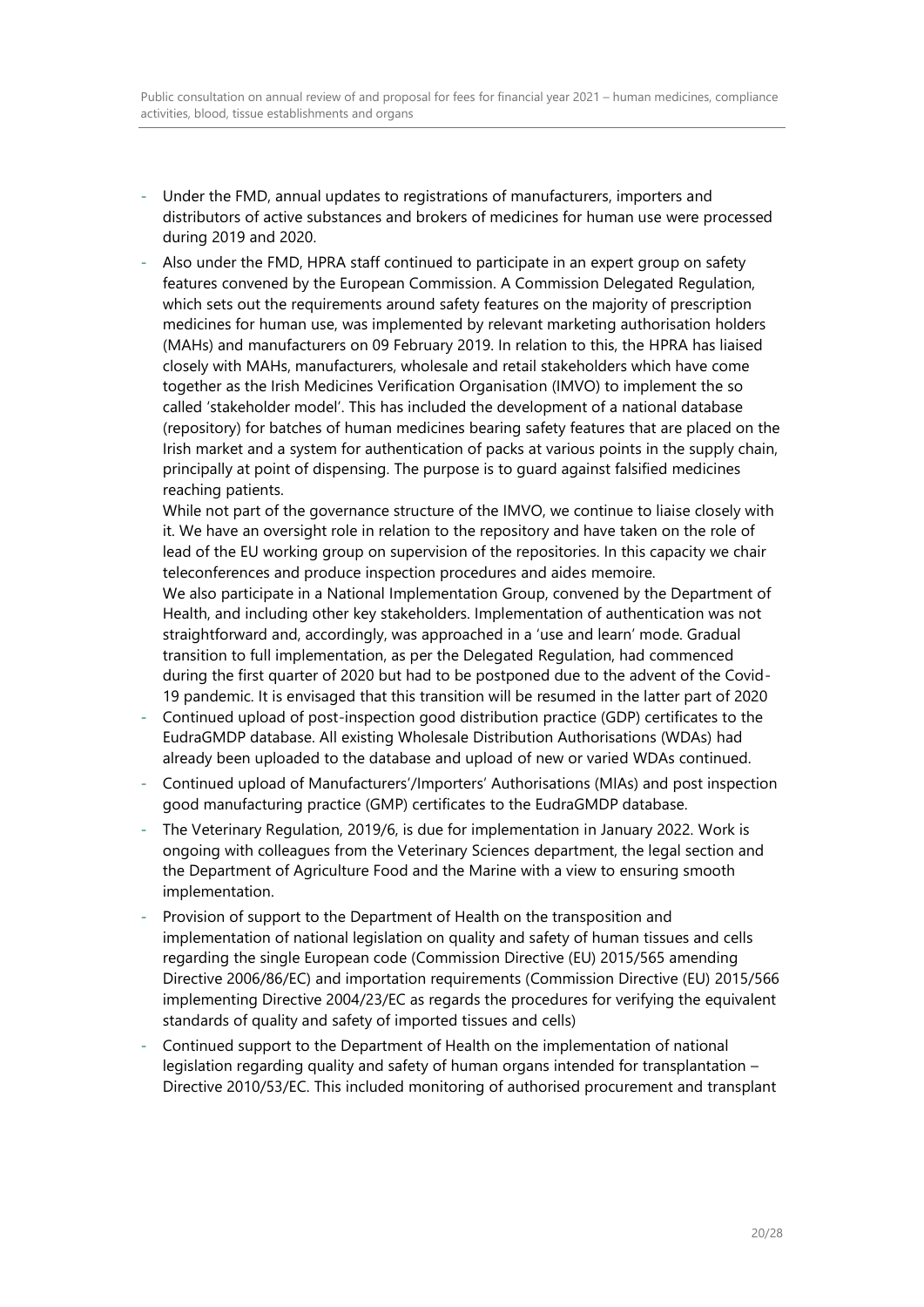centres, via inspections and other follow up measures. The framework for quality and safety of organs for human transplantation, developed in conjunction with Organ Donation and Transplant Ireland (ODTI), is used in evaluating these centres. Review and updating of this framework, in conjunction with ODTI, continued in 2019/20.

- A system for reporting and assessment of serious adverse events/reactions relating to organs for human transplantation remains in place.
- Continued support to the Department of Health on the development and implementation of national legislation regarding controlled drugs. An upgraded system for processing of licence applications and collation of statistics was installed and tested during quarters two and three of 2020. This system was scheduled to become fully operational in September 2020.
- Provision of support to the Department of Health in the development and implementation of an access programme for cannabis for medical use. In late June 2019, the Minister for Health signed Regulations to establish the access programme. Following that, the HPRA received and reviewed applications for inclusion of products under the programme. A number of products have been recommended to the Department for inclusion under the programme. This work is ongoing.
- Monitoring, via inspections, of the implementation of Good Manufacturing Practice requirements, Good Distribution Practice, Good Clinical Practice, and Good Pharmacovigilance Practice standards, and of the required controls relating to Controlled Drugs and Precursors.
- Provision of support to the Department of Health in implementing two European Regulations relating to precursor chemicals.
- Monitoring, via inspections, of the activities of Marketing Authorisation Holder companies with respect to their obligations under the Medicinal Products (Control of Placing on the Market) Regulations, 2007 to 2019.
- Active participation in harmonisation of standards and inspection practices through EMA working groups, the Pharmaceutical Inspection Co-operation Scheme (PIC/S) Committee and its Expert Circle meetings. The HPRA's Inspection Manager assumed the Chair of the PIC/S, which has 53 member regulatory authorities, drawn from all continents, for 2020 – 2021.
- Active participation in the work of the Official Medicines Control Laboratories (OMCL) network to promote risk-based approaches to surveillance programmes and effective work-sharing programmes. The HPRA also led on an initiative within the Heads of Medicines Agencies Group on developing a new risk-based approach to the sampling and analysis of mutual recognition, decentralised and centralised medicines which was finalised during 2018 and was implemented during 2019. Work on extending this initiative to the post marketing phase began in 2020
- The HPRA continues to participate in optimisation of the processes used by EEA medicines Competent Authorities for the management of quality defects, recalls and rapid alerts. This has included implementation of revised (more risk-based) versions of the relevant EEA procedures during 2019 and 2020.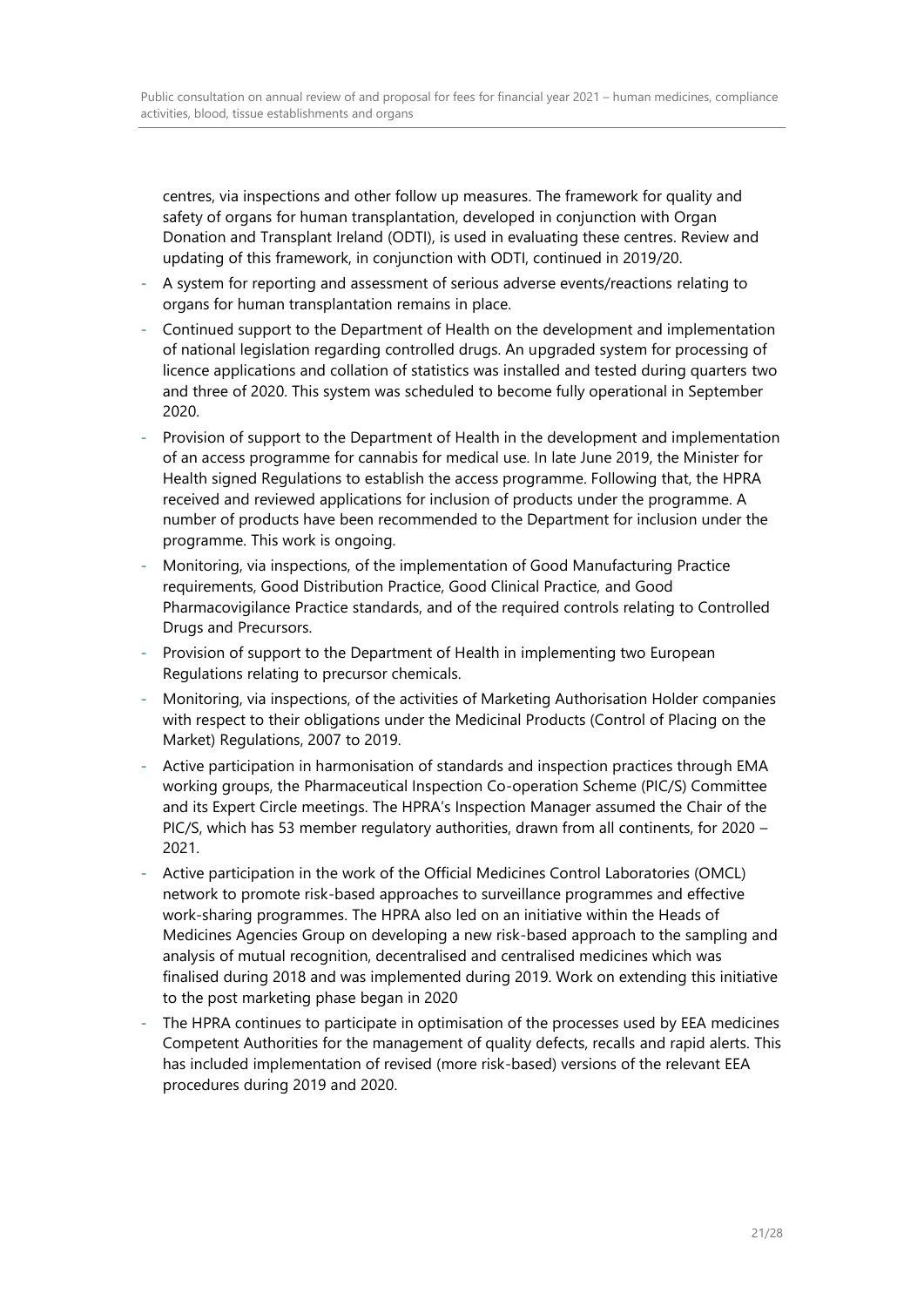- Continued development of the advertising compliance programme which includes regular liaison with the industry to outline HPRA requirements and to clarify our interpretation of the legislation.
- Further development of the monitoring of availability of medicines in non-pharmacy retail outlets with appropriate follow up where unauthorised or pharmacy confined/prescription only medicines are identified.
- Continued development of our role as competent authority for cosmetics. This has included maintenance of effective working relationships with the Department of Health, HSE and the Competition and Consumer Protection Commission and the implementation of a coordinated national approach to market surveillance and testing of cosmetics.
- The National Cosmetics Safety Forum was continued by the HPRA and the HSE for the purpose of reviewing the safety of cosmetic products available within the Irish market place. The Forum develops the market surveillance programme in line with risk based principles and to take account of new legislative and technical progress.

#### COVID-19 pandemic:

- Processing of controlled drugs licences, export certificates and the various authorisations continued throughout
- The pandemic meant that all inspection activities had to be suspended during March 2020. Since then the HPRA has led on development of an EU guidance on remote inspections/distant assessments. A programme of remote inspections is in place across the GXP inspection activities of the organisation
- Guidance was drawn up for safe return of inspectors to regulated sites and training was completed. A hybrid inspection model, comprised of remote and focused onsite elements has been used, where necessary, during quarter three of 2020.
- All other activities of the Compliance department continued as normal throughout the pandemic
- In conjunction with colleagues from the Medical Devices department, the Enforcement section monitored for illegal supplies of test kits for diagnosis of COVID-19 and treatments for the virus. Monitoring for illegal supplies of medicines continued. Cooperation from Revenue Customs and An Garda Síochána was of great assistance in this monitoring and, where necessary, investigation of suspected illegal activities.

#### Other activities included:

- Continued interaction and communication with stakeholders, including industry and other representative groups. These included meetings (some virtual) with industry representative bodies and individual companies.
- Continued management of the controlled drugs function on behalf of the Department of Health.
- Continued management and use of the Exempt Medicinal Products importation/supply data that are notified to the HPRA by wholesalers sourcing exempt products. These data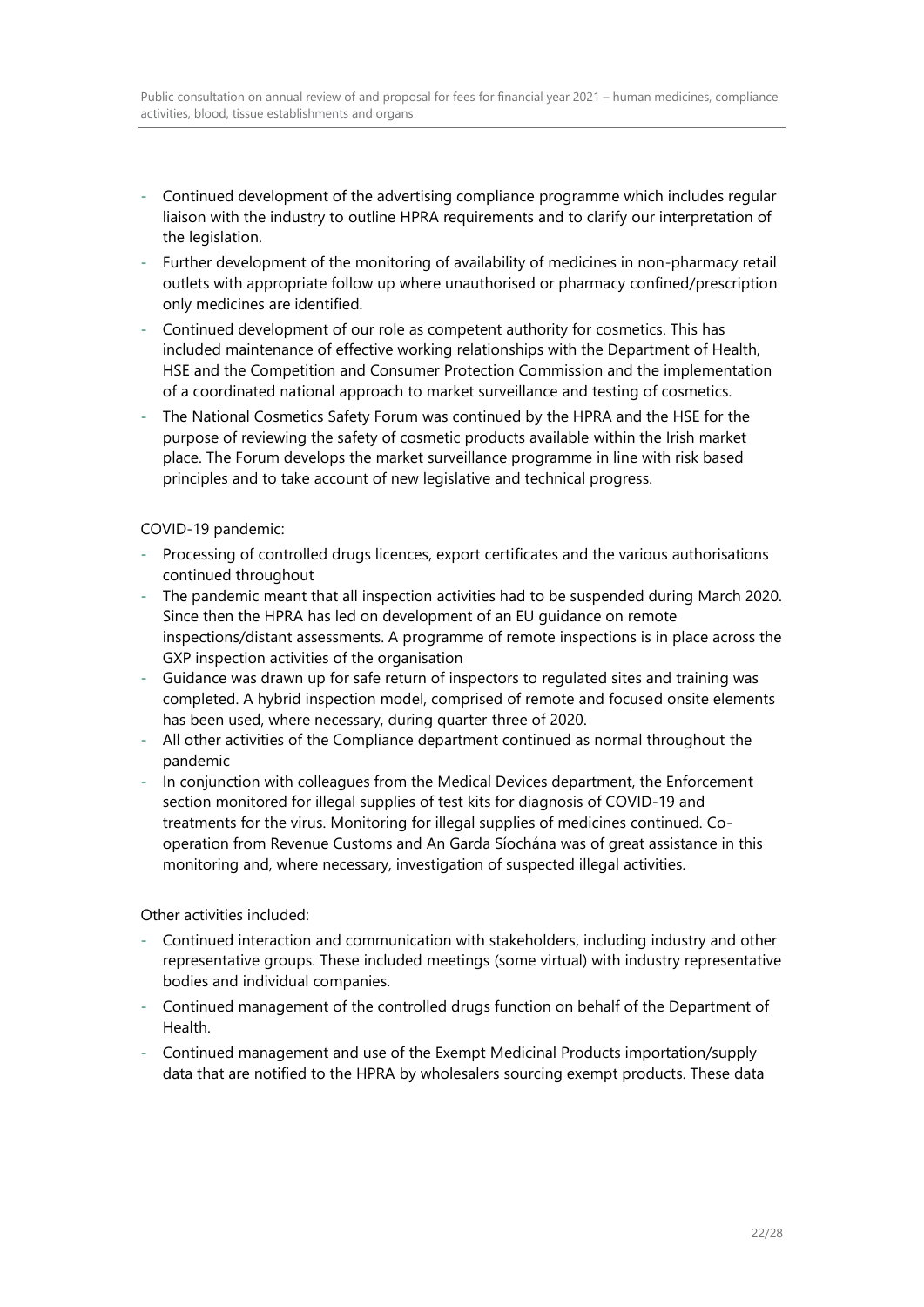continue to serve as a source of relevant information for the Quality Defect and Recalls programme.

- Efficient turnaround of applications for variations to manufacturers' and wholesalers' authorisations, and for export certificates (medicines, medical devices and cosmetics) and controlled drugs licences.
- Further development of good clinical practice, bioequivalence and pharmacovigilance inspections.
- Full programme of good practice inspections of blood, tissue and organ establishments.
- Continued strong focus, through good distribution practice inspections and enforcement activities, on the legitimate supply chain to prevent infiltration of falsified products.
- Continued monitoring of the parallel trading of medicines by wholesalers based in Ireland, particularly relative to ensuring that the needs of Irish patients are met.
- The particular focus on the illegal trade in anabolic steroids and associated products continued.
- In co-operation with Revenue's Customs Service, ongoing detection and detention of illegal supply, including mail-order importations of prescription-only medicines.
- Co-operation with Revenue's Customs Service, An Garda Síochána, Sport Ireland, and the Food Safety Authority of Ireland (FSAI) to identify and disrupt medicinal products/food supplements supply among sport and leisure participants that are, in particular, considered to present a risk to human health.
- Co-operation with An Garda Síochána and the Pharmaceutical Society of Ireland to detect and stem the flow of unauthorised medicinal products and leakage of authorised medicinal products from the legitimate supply chain for illicit supply and use.
- Enhanced level of intelligence-led enforcement operations with An Garda Síochána, Revenue's Customs Service and enforcement agencies worldwide on Operation Pangea XIII, an Interpol-coordinated international operation against illegal supplies, including trafficking, of unauthorised prescription medicines and medical devices via online and social media activities.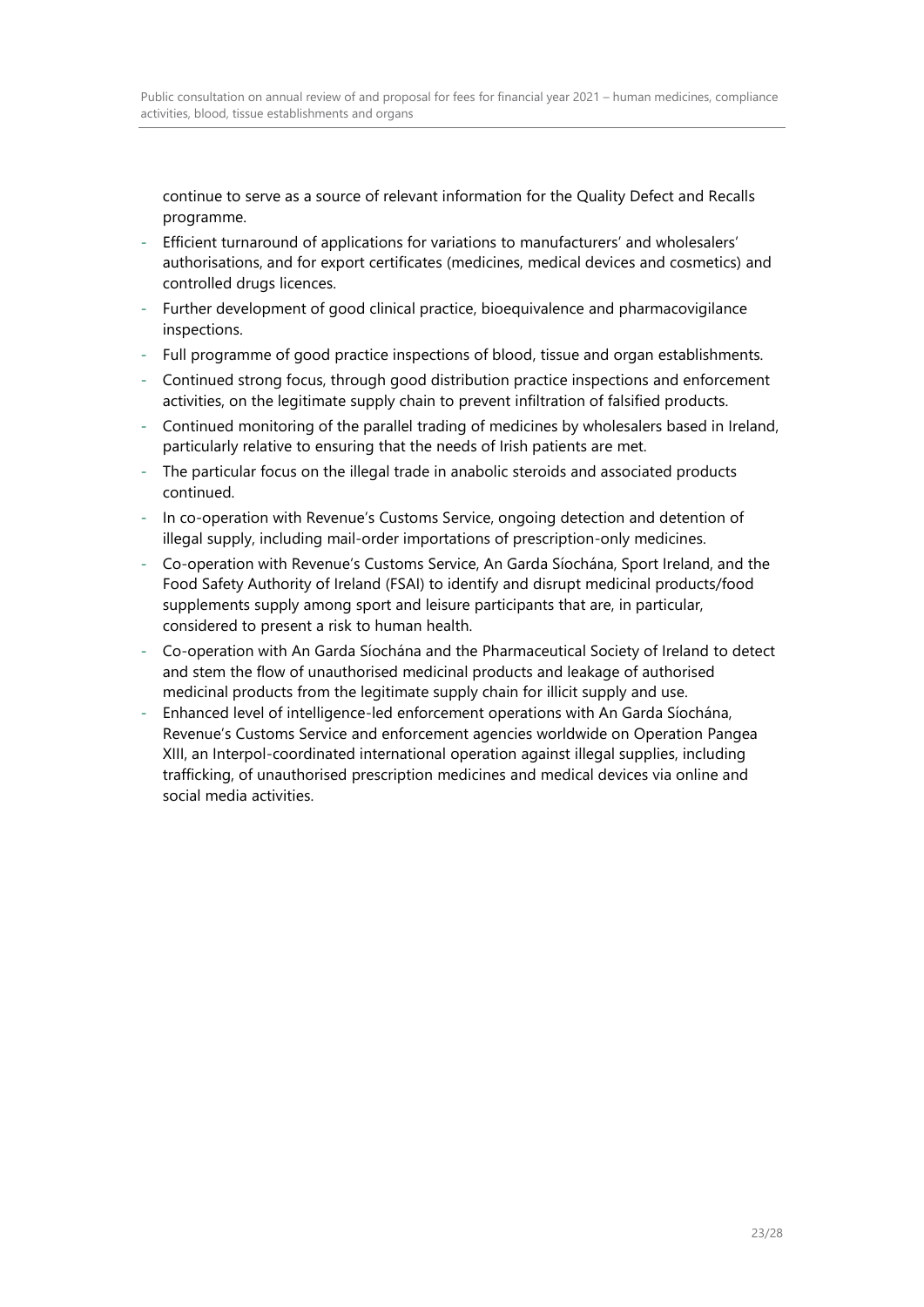

The graph below shows the level of inspection activity over the period July 2019 to monthend July 2020.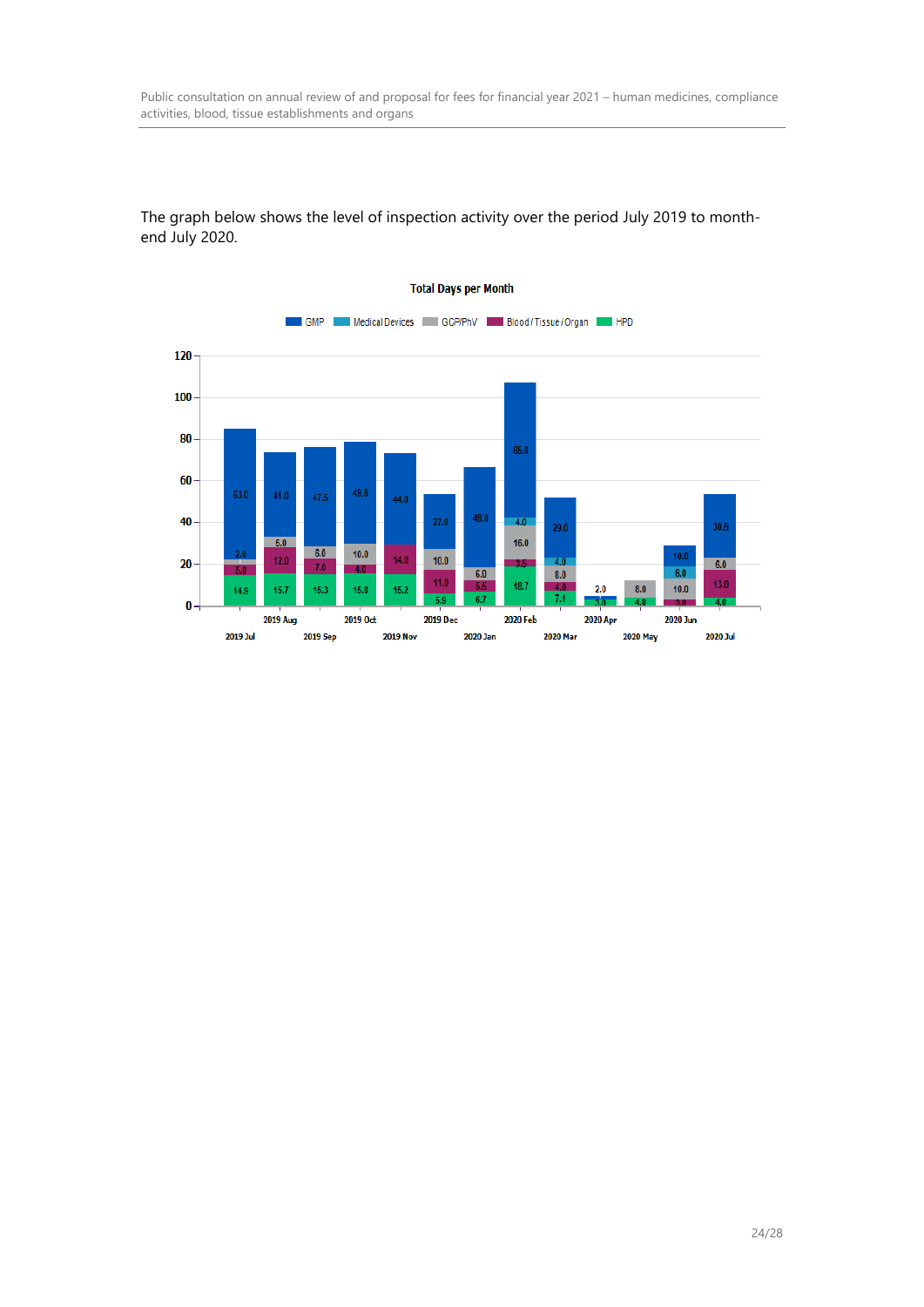The following graphs show the numbers issued and the percentages issued on time, for export certificates, controlled drugs licences and GDP, GMP and IMP licences, over the period July 2019 to July 2020, inclusive.



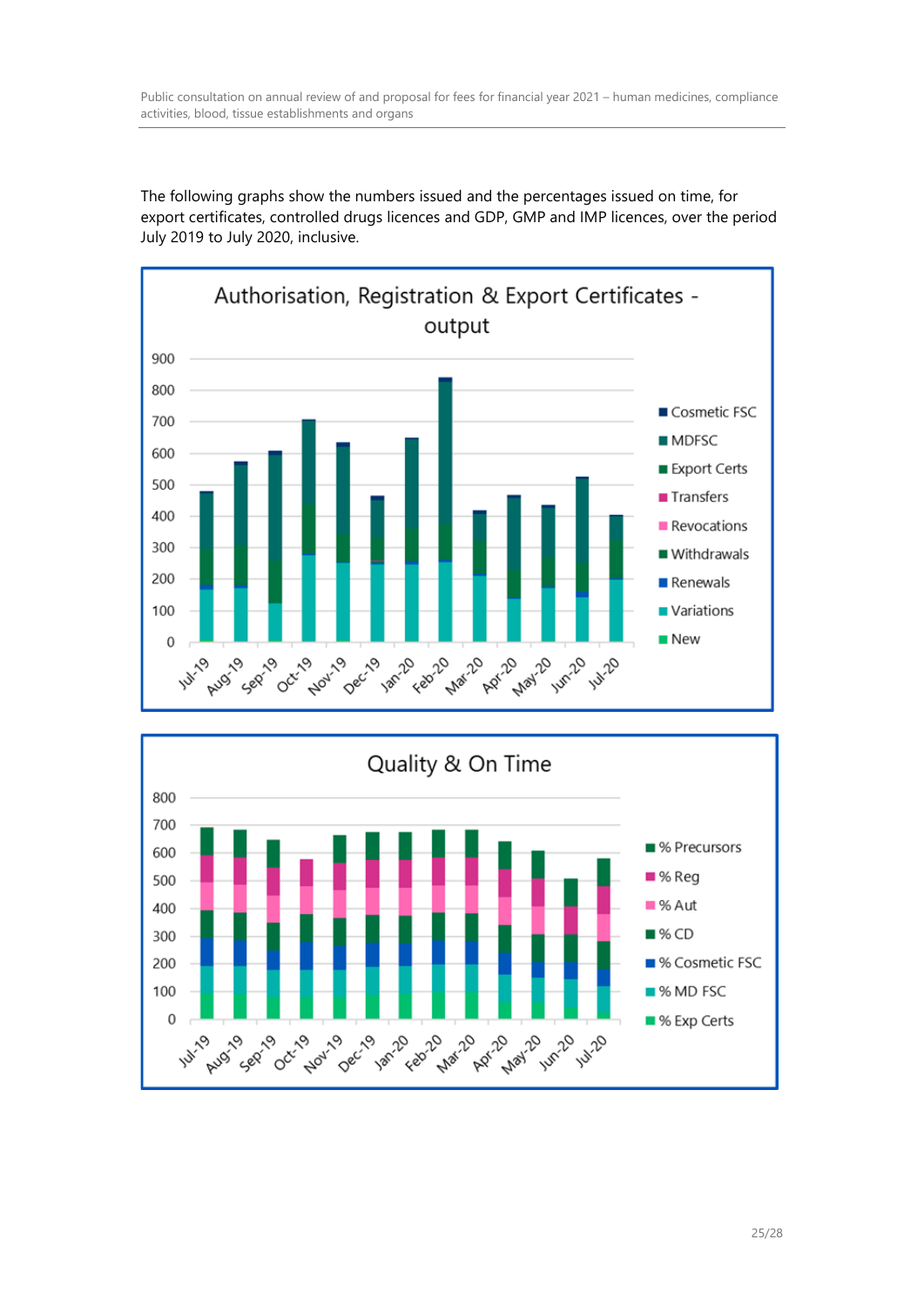

The graph below shows the output of licensing of controlled drugs, by category of licence.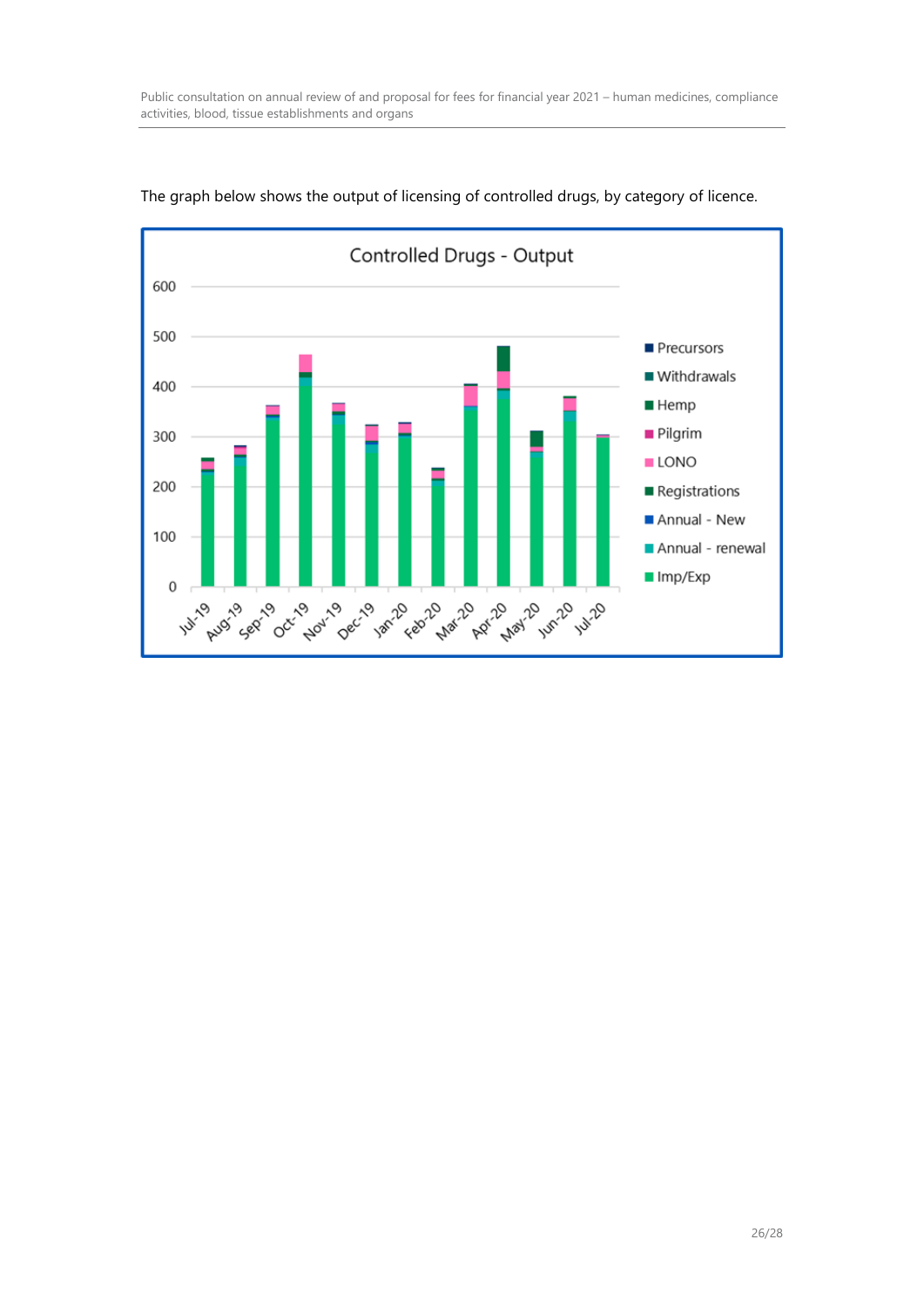The graph below shows the number of enforcement cases for the period July 2019 – July 2020 inclusive. The majority of these relate to attempts to illegally import prescription-only medicines, an amount of which are falsified. The remainder involve the supply by wholesale and retail sale of prescription only medicinal products which are authentic, but diverted and falsified medicines.



## **Blood and Tissues & Cells**

During 2019 and 2020 to date, a full inspection programme for blood establishments (i.e., involved in the collection, testing, processing, storage and distribution of blood) was carried out. Annual reports from all blood banks were received and reviewed during both years.

The HPRA also continued its interaction with the National Haemovigilance Office (NHO) in relation to haemovigilance reporting requirements and updates.

The tissues and cells legislation requires all sites involved in the procurement, testing, processing, storage and distribution of tissues and cells to be authorised. A programme of inspections of tissue establishments has been carried out.

The HPRA also continued to operate the Tissues and Cells vigilance system, participating at EU activities and training to support development of further harmonisation initiatives across the EU.

#### **Human Organs for Transplantation**

Directive 2010/53/EC was transposed into Irish legislation via Statutory Instrument No. 325 of 2012. Under this legislation, the HPRA is the Competent Authority responsible for the